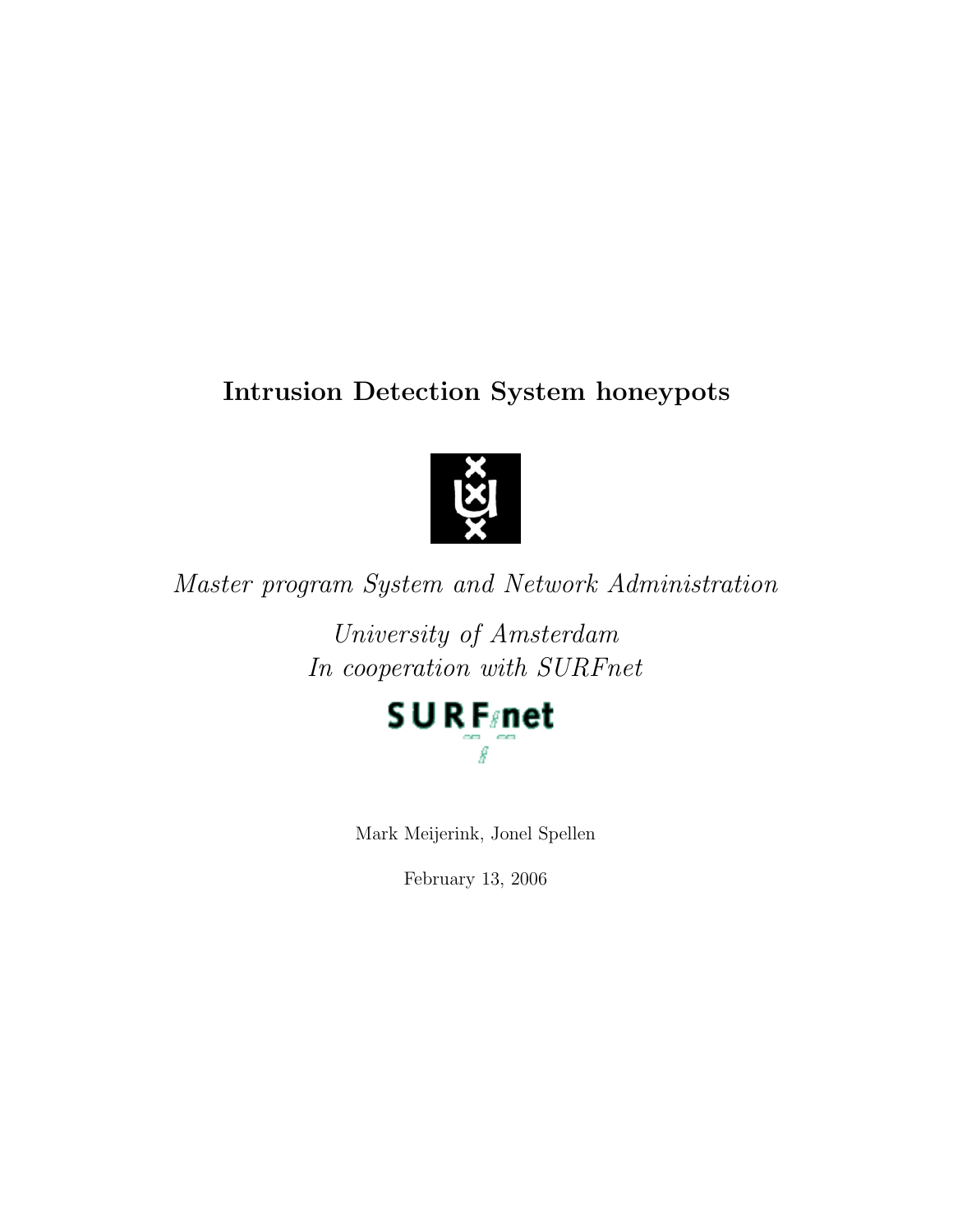# <span id="page-1-0"></span>Summary

With the immense popularity of the Internet and the growing number of households with a broadband Internet connection more and more computers are being attacked by hackers, script-kiddies and malware. To be able to keep your network clean of these illegitimate activities you have to monitor your network so you can take actions against thesethe activities get detected. Honeypots are systems which can be used for this goal. activities when they get detected.

SURFnet is a Internet Service Provider for research centers, school and universitities and connects these connected parties to the Internet. SURFnet is rolling out a Distributed Intrusion Detection System (D-IDS) to detect illegitimate network activity in the LANs of the connected parties. Sensors in those LANs are connected to the honeypot at SURFnet. The honeypot gathers information about the detected illegitimate network activity. Via a webinterface the connected partie can see the information about the detected malware in their network.

In our research project we researched the honeypot SURFnet is using in their IDS and we looked at other honeypots which could be interesting for SURFnet to apply in their IDS.

The conclusion of our research project is that Nepenthes is the honeypot that meets most of the requirements of SURFnet. Nepenthes emulates the most known vulnerabilities. To detect zero-day attacks we advised to add the Argos high-interaction honeypot to their IDS. When Argos is added to their IDS they can detect most of the illegitimate network activity.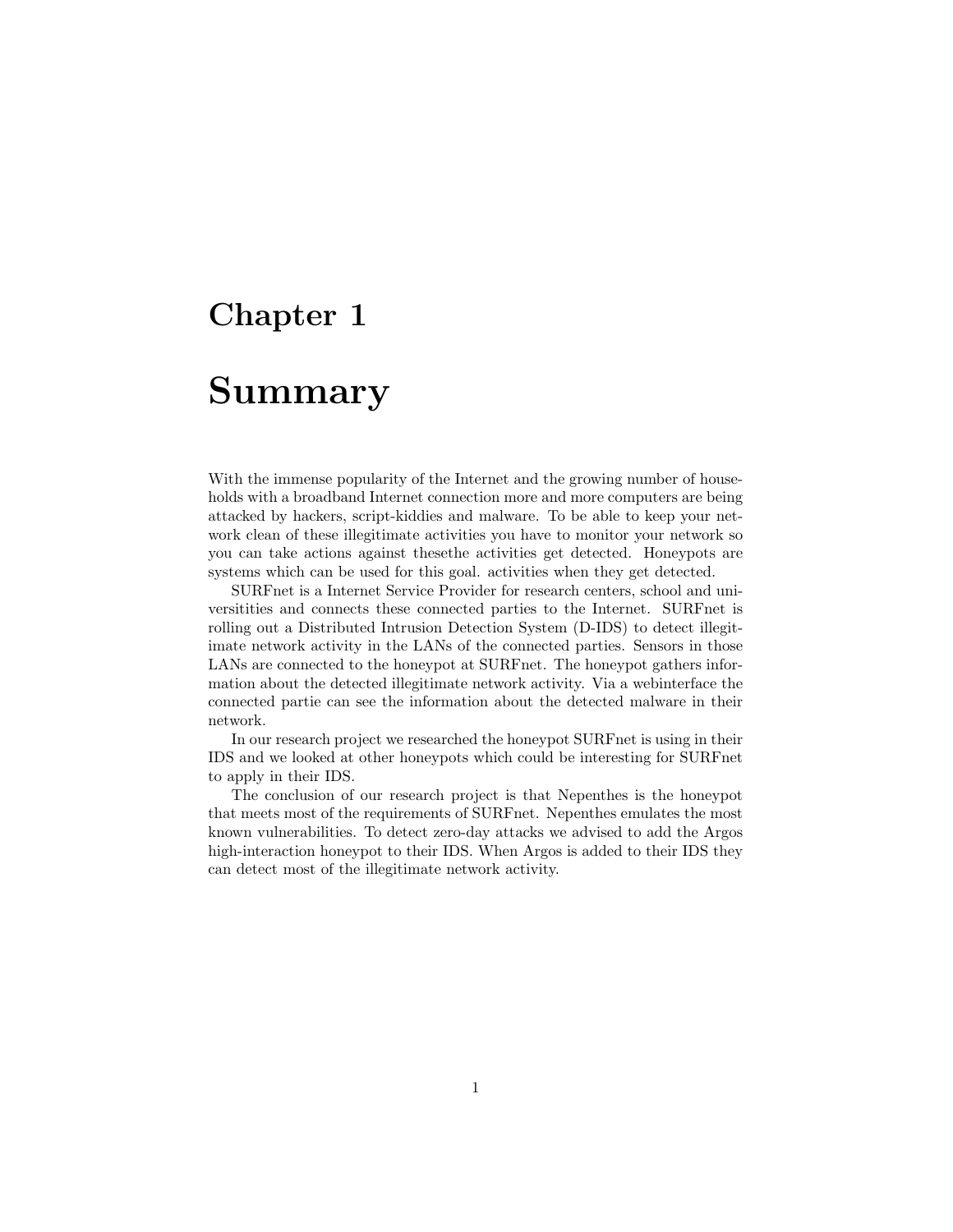# <span id="page-2-0"></span>Preface

Students of the master study System and Network Administration have to do two research projects on a certain topic. We have chosen a research project about honeypots. Almost avery household as an Internet connection nowadays and more and more households are connected by a broadband Internet connection. Computers with a broadband Internet connection are willing targets for hackers and script-kiddies. These computers can be compromised by the attackers and then be used for spamming, keylogging and botnetting. With an IDS you can detect compromise attacks or malware spreading so administrators can take action against these activities. A system which can be used for detecting unauthorized activities on the network is a honeypot. In our research project we have researched the honeypot SURFnet is using in their IDS and looked at other honeypots that could be part of their IDS. In this report you can read our findings.

## <span id="page-2-1"></span>2.1 Acknowledgments

We want to thank Rogier Spoor, Kees Trippelvitz and Jan van Lith at SURFnet for their advice and feedback during the research project. We also want to thank Herbert Bos and Georgios Portokalidis for their contribution to the research project about the Argos Honeypot.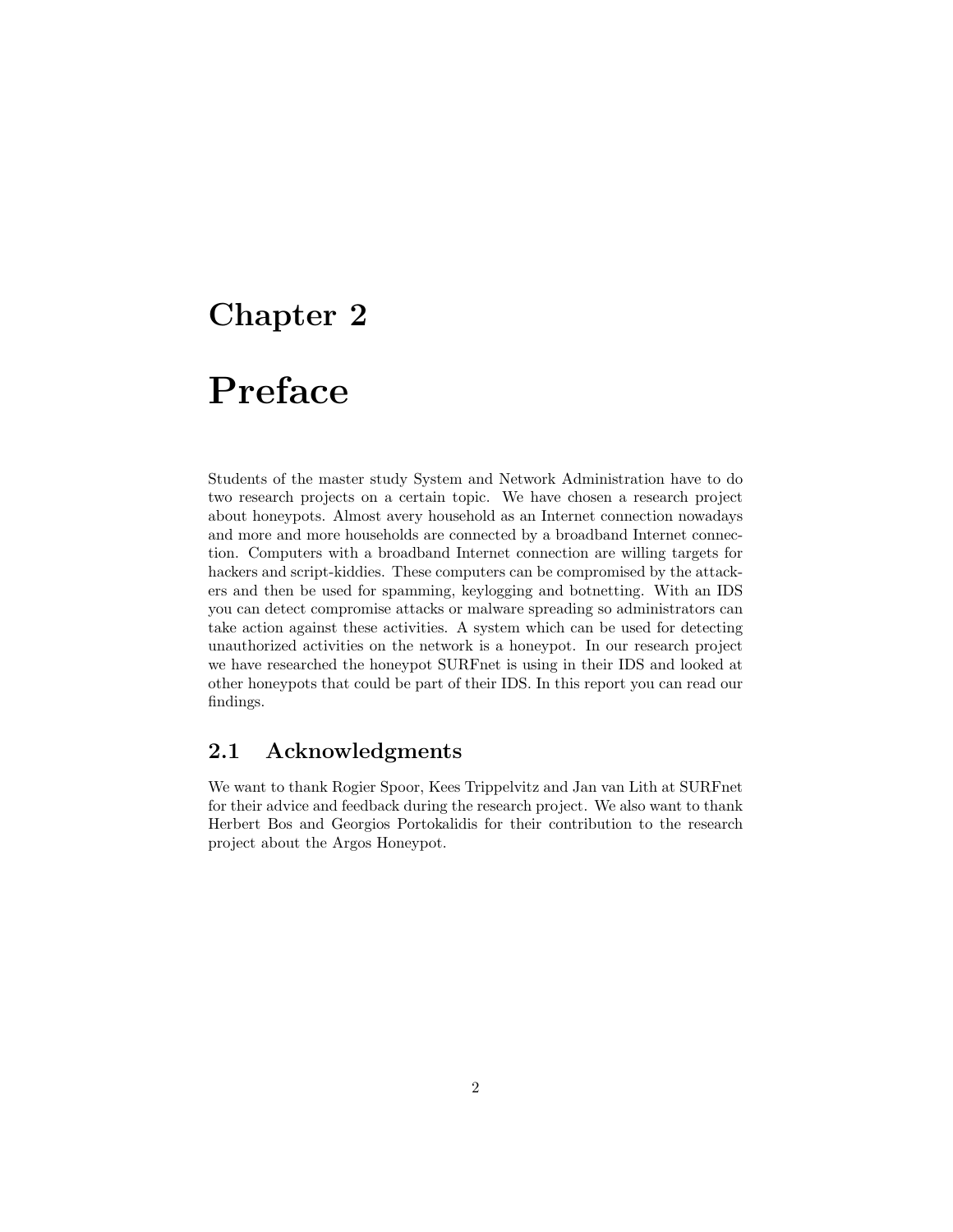# **Contents**

| 1            | <b>Summary</b><br>1                                                                                                                                                                                                                                                                                                                     |                                                             |  |  |  |
|--------------|-----------------------------------------------------------------------------------------------------------------------------------------------------------------------------------------------------------------------------------------------------------------------------------------------------------------------------------------|-------------------------------------------------------------|--|--|--|
| $\mathbf{2}$ | Preface<br>$\overline{2}$<br>Acknowledgments<br>$\overline{2}$<br>2.1                                                                                                                                                                                                                                                                   |                                                             |  |  |  |
| 3            | Research goals<br>5                                                                                                                                                                                                                                                                                                                     |                                                             |  |  |  |
| 4            | Related work<br>6                                                                                                                                                                                                                                                                                                                       |                                                             |  |  |  |
| 5            | Introduction to IDSs and honeypots<br>5.1<br><b>IDS</b><br>5.2<br>SURFnet's IDS Service<br>5.3                                                                                                                                                                                                                                          | 7<br>$\overline{7}$<br>$8\,$<br>8                           |  |  |  |
| 6            | Analysis of the Nepenthes honeypot<br>6.1<br>6.2<br>Vulnerabilities<br>Emulated vulnerabilities $\ldots \ldots \ldots \ldots \ldots \ldots \ldots$<br>6.2.1<br>6.2.2<br>6.2.3<br>6.2.4<br>6.3<br>6.4<br>Supporting community $\dots \dots \dots \dots \dots \dots \dots \dots \dots$<br>6.5<br>6.6                                      | 9<br>9<br>9<br>10<br>10<br>11<br>12<br>12<br>12<br>12<br>13 |  |  |  |
| 7            | Alternative honeypots and tools<br>7.1<br>Honeyd<br>7.1.1<br>Detection method $\dots \dots \dots \dots \dots \dots \dots \dots$<br>7.1.2<br>7.1.3<br>7.1.4<br>Supporting community $\dots \dots \dots \dots \dots \dots \dots$<br>7.1.5<br>Development $\ldots \ldots \ldots \ldots \ldots \ldots \ldots \ldots \ldots$<br>7.1.6<br>7.2 | 14<br>15<br>15<br>15<br>15<br>16<br>16<br>16<br>17          |  |  |  |
|              |                                                                                                                                                                                                                                                                                                                                         |                                                             |  |  |  |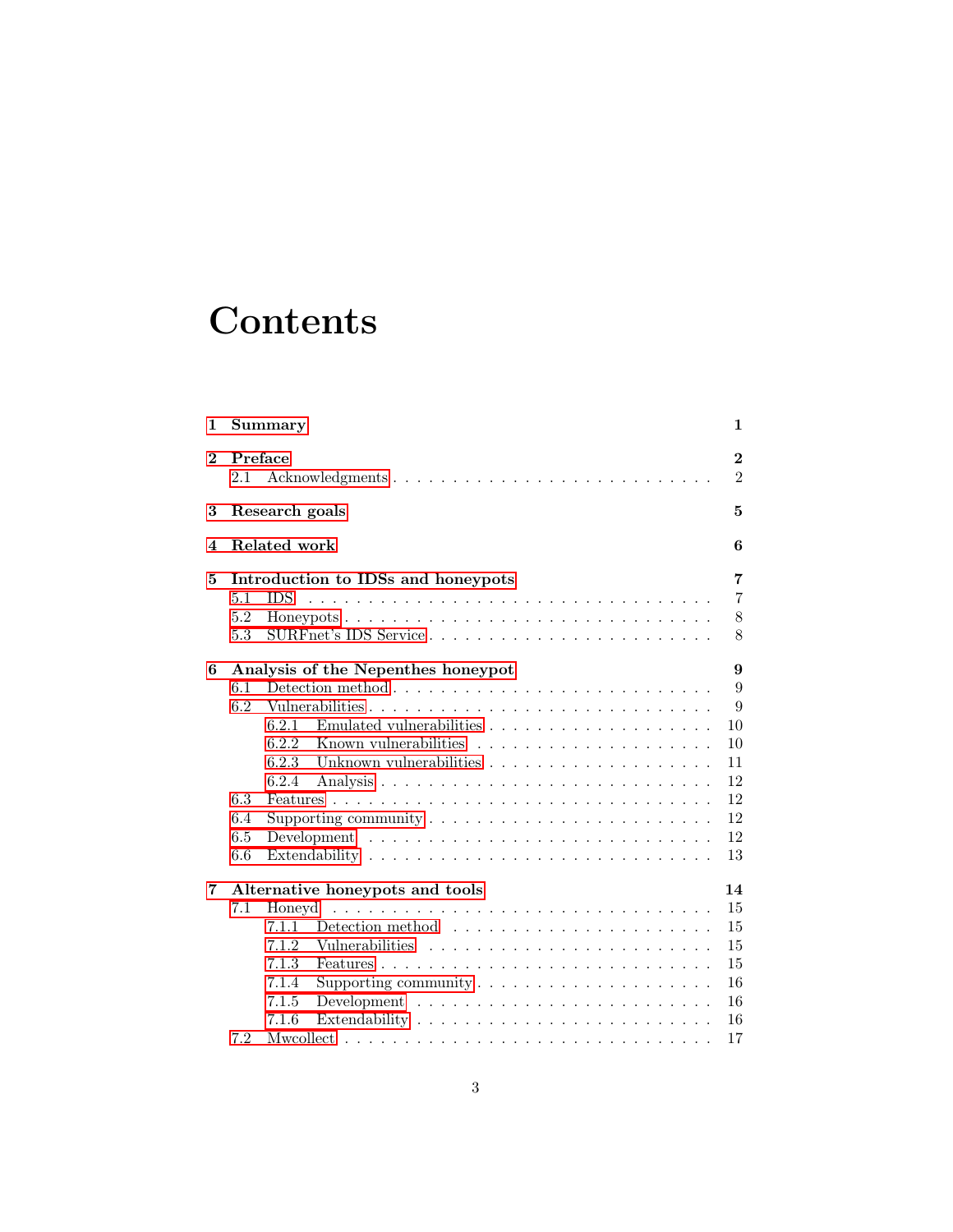|                                           |                                       | 7.2.1              | Detection method $\ldots \ldots \ldots \ldots \ldots \ldots \ldots$          | 17     |  |
|-------------------------------------------|---------------------------------------|--------------------|------------------------------------------------------------------------------|--------|--|
|                                           |                                       | 7.2.2              | Vulnerabilities                                                              | 17     |  |
|                                           |                                       | 7.2.3              |                                                                              | 17     |  |
|                                           |                                       | 7.2.4              | Supporting community $\dots \dots \dots \dots \dots \dots \dots$             | 18     |  |
|                                           |                                       | 7.2.5              | Development $\ldots \ldots \ldots \ldots \ldots \ldots \ldots \ldots \ldots$ | 18     |  |
|                                           |                                       | 7.2.6              |                                                                              | 18     |  |
|                                           | 7.3                                   |                    |                                                                              | 19     |  |
|                                           |                                       | 7.3.1              |                                                                              | 19     |  |
|                                           |                                       | 7.3.2              |                                                                              | 20     |  |
|                                           |                                       | 7.3.3              |                                                                              | 20     |  |
|                                           |                                       | 7.3.4              | Supporting community $\dots \dots \dots \dots \dots \dots \dots$             | 20     |  |
|                                           |                                       | 7.3.5              |                                                                              | $20\,$ |  |
|                                           |                                       | 7.3.6              |                                                                              | 21     |  |
|                                           | 7.4                                   | Argos              |                                                                              | 22     |  |
|                                           |                                       | 7.4.1              |                                                                              | 22     |  |
|                                           |                                       | 7.4.2              |                                                                              | 23     |  |
|                                           |                                       | 7.4.3              |                                                                              | 23     |  |
|                                           |                                       | 7.4.4              | Supporting community $\dots \dots \dots \dots \dots \dots \dots$             | 23     |  |
|                                           |                                       | 7.4.5              |                                                                              | 24     |  |
|                                           |                                       | 7.4.6              | Implementation proposal                                                      | 24     |  |
|                                           | $7.5\,$                               |                    |                                                                              | 26     |  |
|                                           |                                       | 7.5.1              |                                                                              | 26     |  |
|                                           |                                       | 7.5.2              |                                                                              | 26     |  |
|                                           |                                       | 7.5.3              | Supporting community $\dots \dots \dots \dots \dots \dots \dots$             | 26     |  |
|                                           |                                       | 7.5.4              |                                                                              | 27     |  |
| 8                                         | Conclusion<br>28                      |                    |                                                                              |        |  |
| 9                                         |                                       | <b>Future work</b> |                                                                              | 29     |  |
| <b>Bibliography</b><br>29                 |                                       |                    |                                                                              |        |  |
|                                           |                                       |                    |                                                                              |        |  |
|                                           | Appendix A: Projectomschrijving<br>32 |                    |                                                                              |        |  |
| Appendix B: CERT vulnerability list<br>33 |                                       |                    |                                                                              |        |  |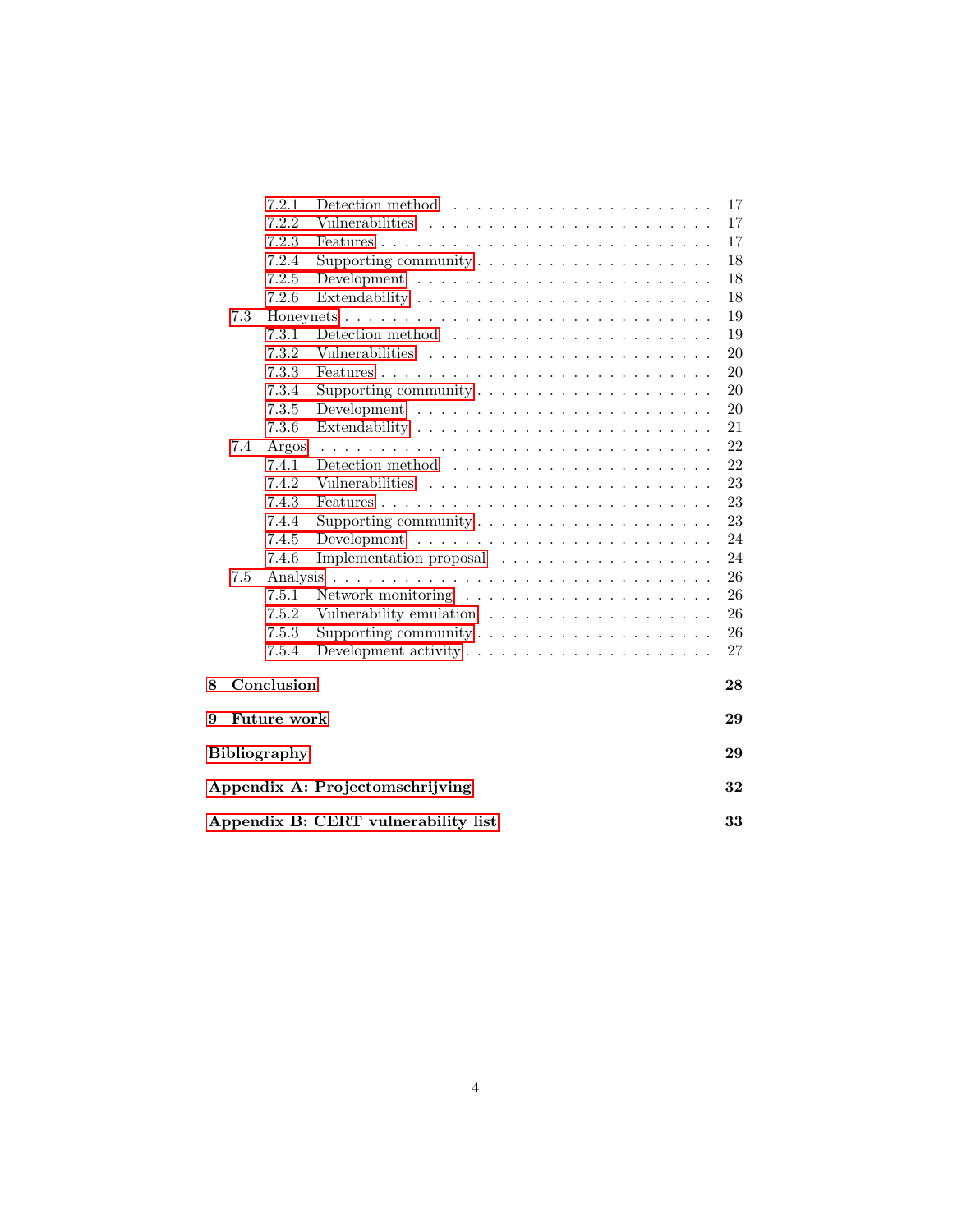# <span id="page-5-0"></span>Research goals

When we started the research project we made a projectdescription. In this chapter we will describe the research goals we have defined for this research project. The full research description, written in Dutch, can be found in the appendix as Appendix A: Projectomschrijving. The research goals we have defined are listed below.

- Analyse Nepenthes in catching malware
- Find interesting tools and honeypots for the IDS
- Find protection methods against TCP fingerprinting

In the analysis of Nepenthes we will look at the way Nepenthes is designed to catch malware. We will try to find out which malware is catched and which malware isn't. Our second research goal is to find honeypots and tools which SURFnet can use to expand their IDS. If a honeypot is interesting to look at we may do some tests. We will compare these honeypots with Nepenthes and give an advice. The final goal is to find protection methods against TCP fingerprinting tools. It depends on the time we have left after two research goals mentioned earlier in we can start with a research about TCP fingerprinting. With tools like nmap and xprobe you can make a fingerprint of a system and get to know which operating system it runs. Our goal is to find methods to masquerade the real operating system.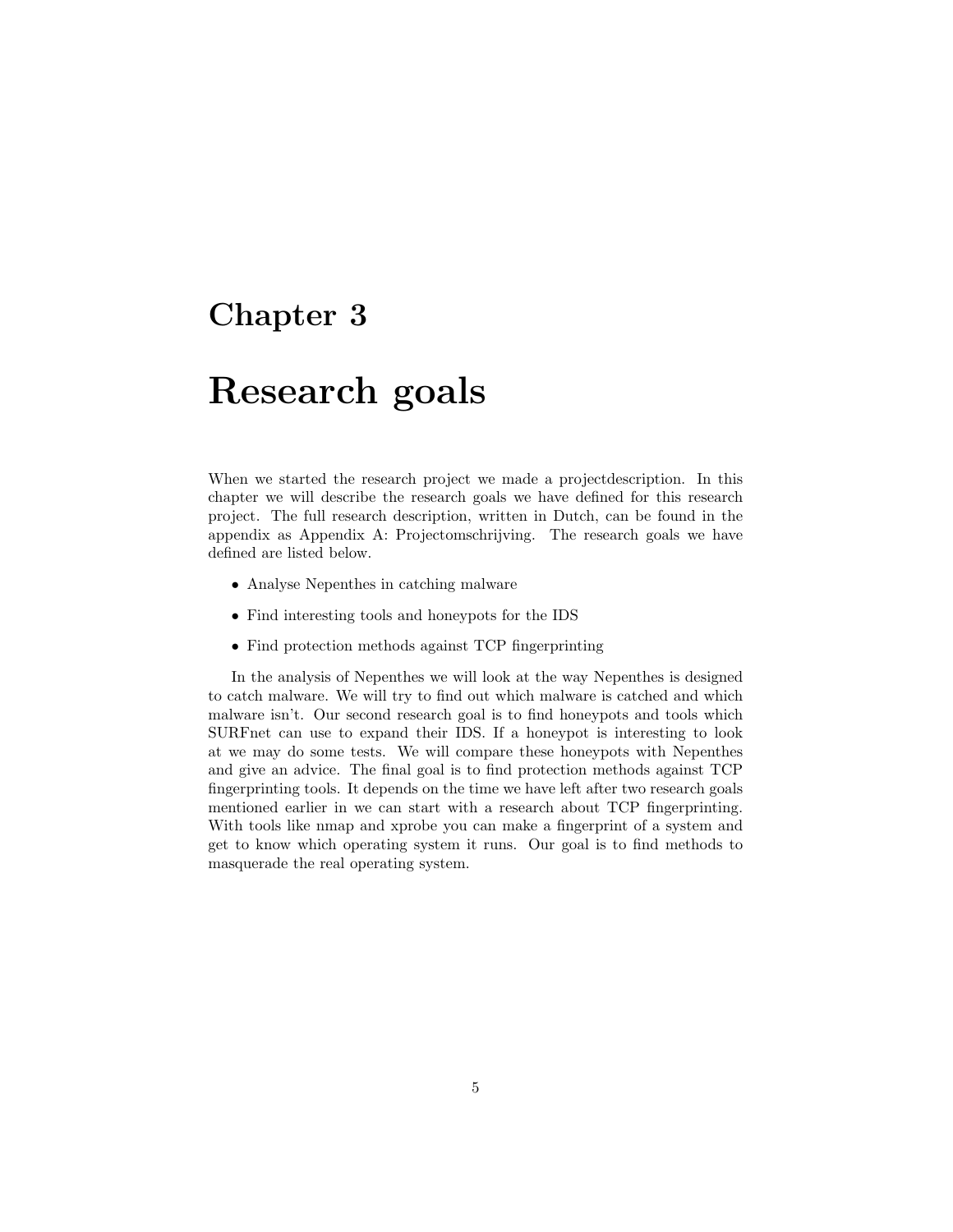# <span id="page-6-0"></span>Related work

Last year Kees Trippelvitz and Harm-Jan Blok from the master study System and Network Administration have done a research project for SURFnet last summer. They made a proposition [\[1\]](#page-30-0) for the design and architecture of an IDS what SURFnet can use to detect illegitimate network activity on the connected parties LANs. They designed an scalable and zero maintenance architecture. Kees Trippelvitz and Harm-Jan Blok based their research project about other projects which were done before. These project were about using standard applications as sensors, a centralized log analysis for IDSs [\[3\]](#page-30-1) and the use of high interactive windows honeypots [\[4\]](#page-30-2).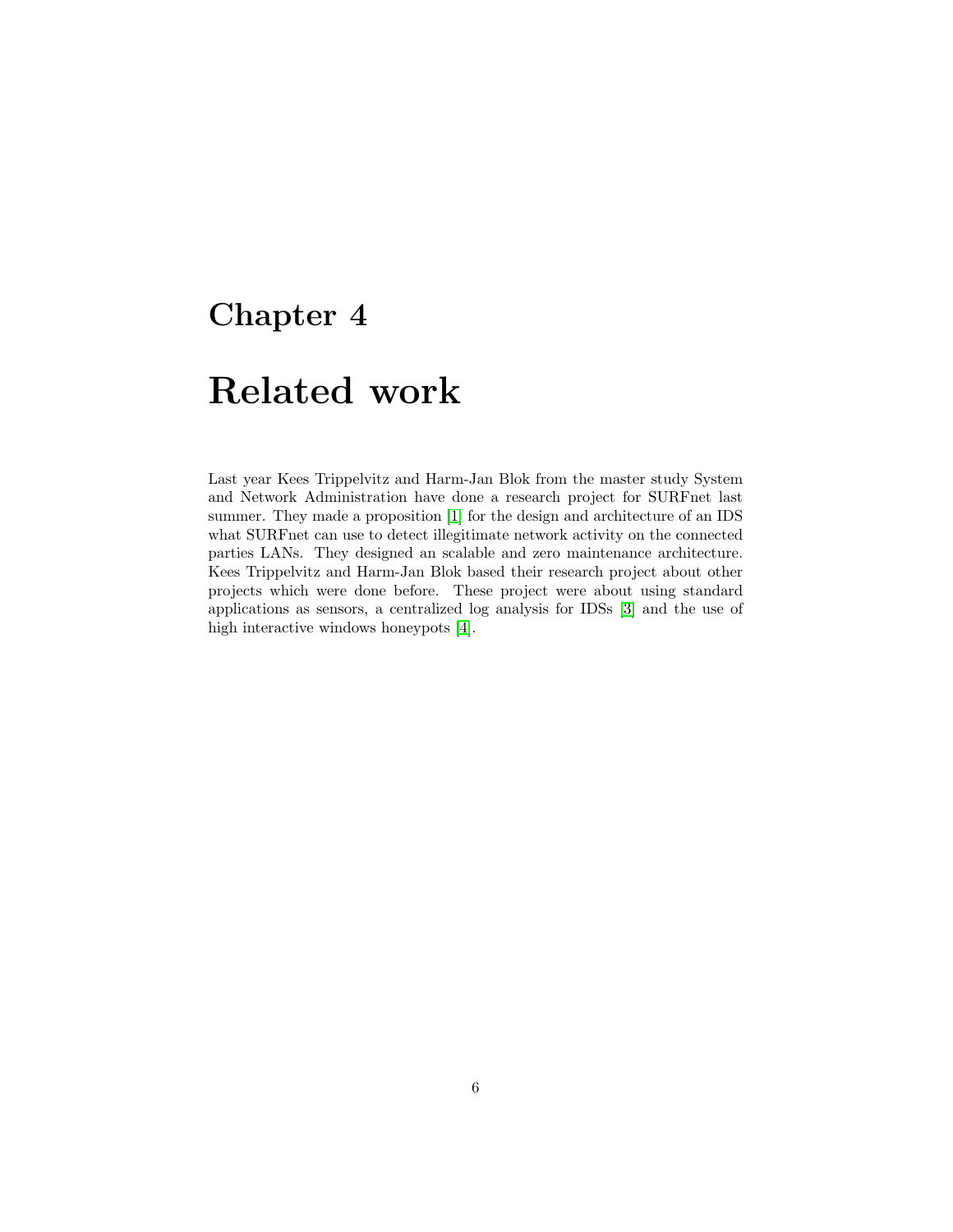# <span id="page-7-0"></span>Introduction to IDSs and honeypots

This report is about IDSs and honeypots. This chapter gives an overview of IDSs, honeypots and the SURFnets IDS Service.

### <span id="page-7-1"></span>5.1 IDS

In general an IDS detects unwanted manipulations to systems. The manipulations may take the form of attacks by skilled malicious hackers, or script kiddies using automated tools. An IDS is required to detect all types of malicious network traffic and computer usage that can't be detected by tools like a firewall. This includes network attacks against vulnerable services, data driven attacks on applications, host based attacks such as privilege escalation, unauthorized logins and access to sensitive files, and malware (viruses, trojan horses, and worms).

Within IDS we separate three kind of IDS. Network IDSs, host-based IDSs and hybrid IDSs. A Network IDS identifies intrusions by examining network traffic. Network IDSs gain access to network traffic by connecting to a hub, network switch configured for port mirroring, or network tap. A Host-based IDS consists of an agent on a host which identifies intrusions by analyzing system calls, application logs, file-system modifications and other host activities and state. A Hybrid IDS combines both approaches. Host agent data is combined with network information to form a comprehensive view of the network. This paragraph is based on the the text of Wikipedia.org [\[15\]](#page-30-3) about IDS.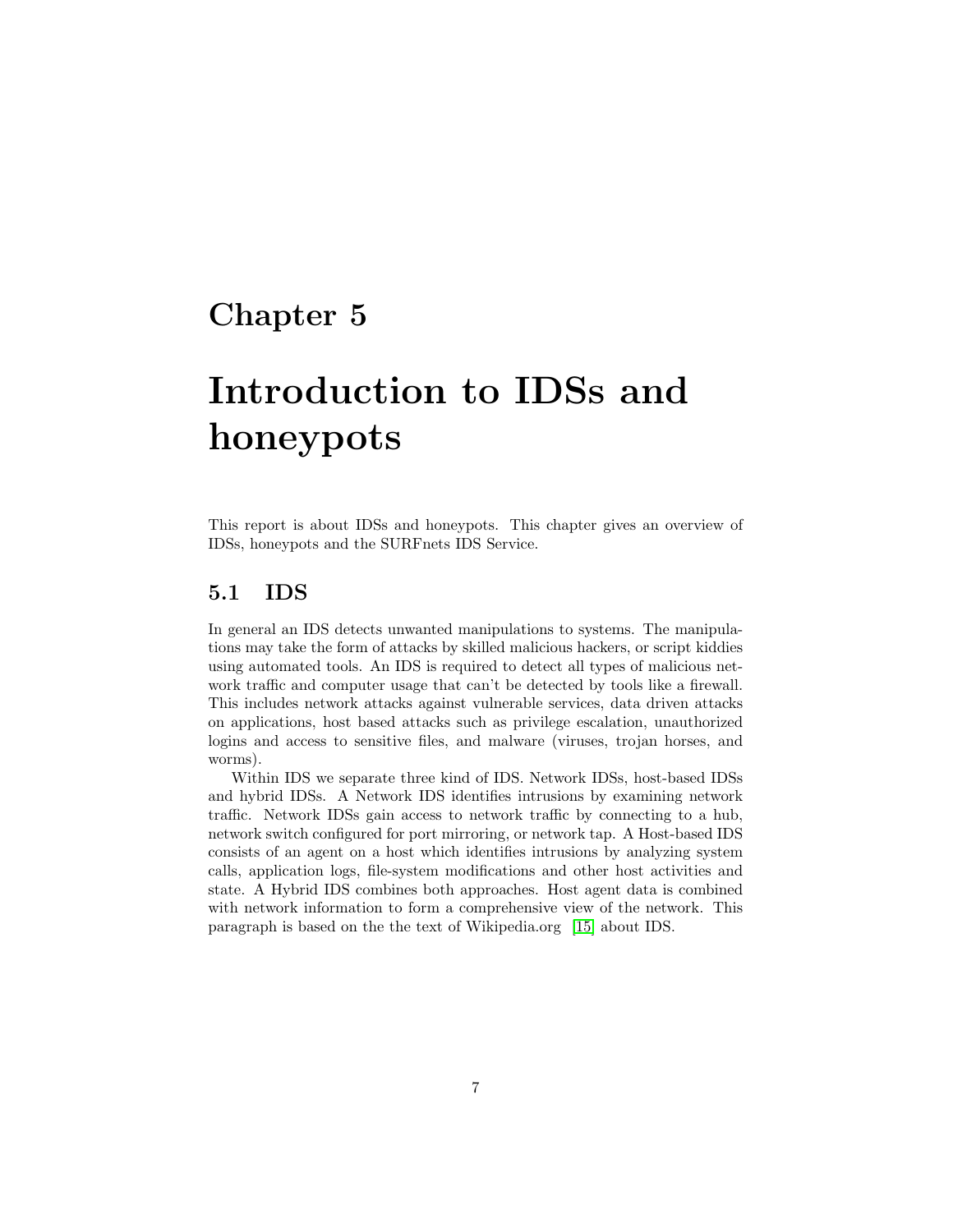### <span id="page-8-0"></span>5.2 Honeypots

A honeypot is a trap set to detect, deflect or in some manner counteract attempts at unauthorized use of information systems. A honeypot appears to be part of a network but which is actually isolated and protected. A honeypot seems to contain information or a resource that would be of value to attackers. A honeypot is valuable as a surveillance and early-warning tool. Honeypots should have no production value and hence should not see any legitimate traffic or activity. Whatever they capture can then be surmised as malicious or unauthorized. Honeypots can generally be divided into different categories, low-interaction and high-interaction honeypots. Low-interaction honeypots emulate services. Honeyd, Mwcollect and Nepenthes are low-interaction honeypots which can be used to collect autonomously spreading malware. Automated attacks are not only logged, the daemons extract information how to obtain the malware binaries from the exploit payload using known patterns and then actively download a sample. High interaction honeypots like Argos offer a full operating system to the attacker and when the attackers tries to do something malicious the honeypot will shut down and makes dumps of memory and disk to get information about what the attacker was trying to do. This paragraph is based on the the text of Wikipedia.org [\[16\]](#page-30-4) about Honeypots.

### <span id="page-8-1"></span>5.3 SURFnet's IDS Service

SURFnet is going to roll-out a Distributed IDS with multiple sensors and one honeypot. This D-IDS is in testing fase now. In their current approach a workstation in the LAN of the connected party is used as a sensor. The workstation is turned into a sensor by booting it from an USB stick containing the SURFnet D-IDS sensor software. This USB stick contains a remastered Knoppix distribution and uses openVPN to start a layer-2 tunnel to the D-IDS server. The layer-2 tunnel is put in bridging mode with the network interface of the sensor. Next, a DHCP request is made from the D-IDS server through the tunnel into the client LAN. This request allows the D-IDS server to obtain an IP-address on the client LAN and then bind it on a virtual interface containing a honeypot. Virtually, the D-IDS server will be present on the client LAN and attackers will think they are attacking a host on the client LAN. The honeypot that is being used on the D-IDS server is Nepenthes, which is able to emulate vulnerabilities. If an attacker triggers the honeypot it is considered a malicious attack and the honeypot attempts to retrieve the malware that an attacker tries to put on the host. All attacks are logged into a PostgreSQL database and users are able to view detailed information about the attacks through a web interface. For more information and the latest news you can go the SURFnet IDS website [\[2\]](#page-30-5). This paragraph is based on the information found on the SURFnet's IDS website and the research report of Kees Trippelvitz ans Harm-Jan Blok [\[1\]](#page-30-0).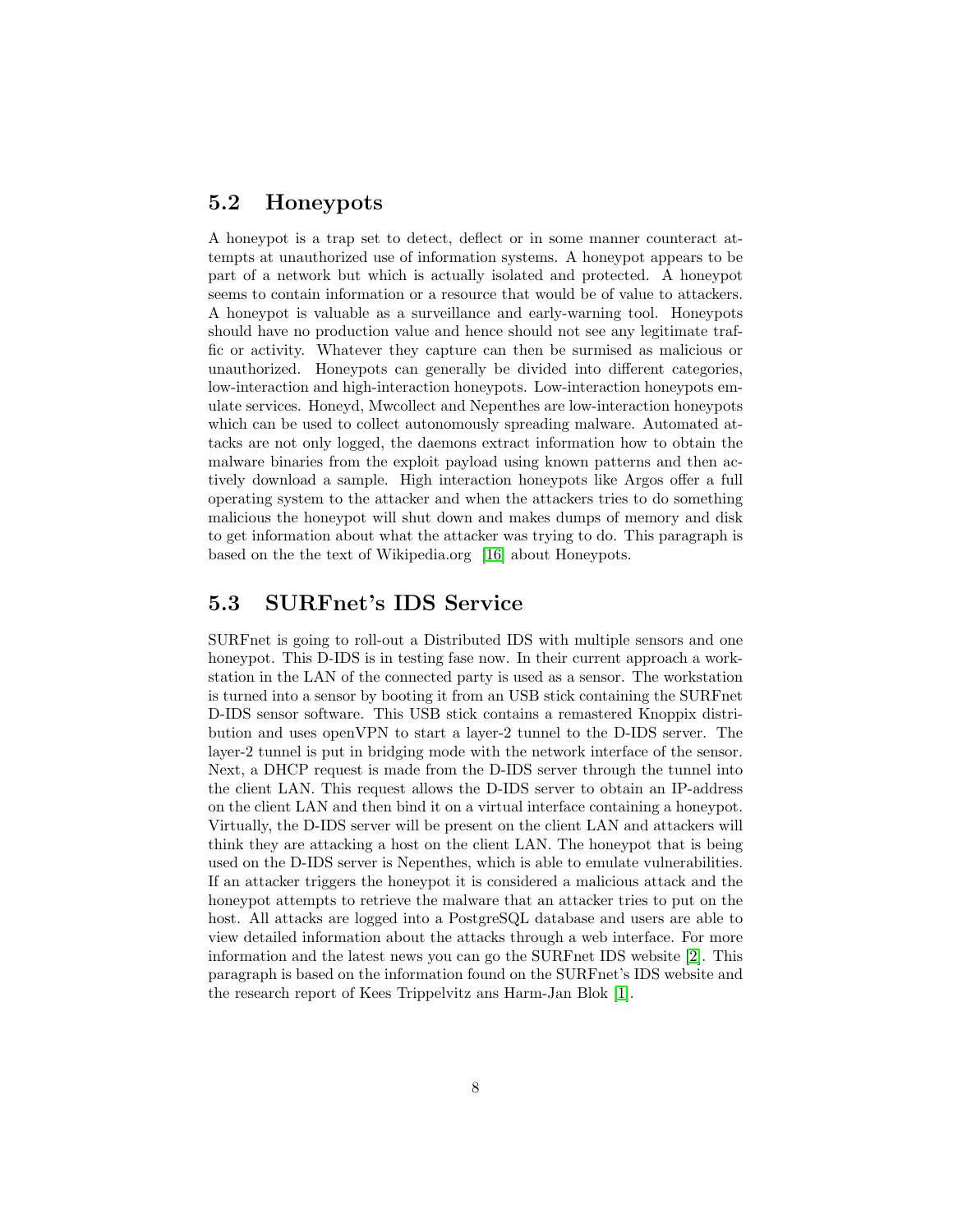# <span id="page-9-0"></span>Analysis of the Nepenthes honeypot

Nepenthes is a low-interaction honeypot that emulates known vulnerabilities worms use to spread and Nepenthes catches these worms.

### <span id="page-9-1"></span>6.1 Detection method

Nepenthes has a lot of vulnerabilities it can emulate. Every vulnerability module emulates a vulnerability in a service which runs on a network port. Nepenthes also starts services like FTP, POP3, IMAP to collect data. When an attacker connects to a service Nepenthes will open the network port of that service and asks every registered vulnerability module on that port to start a shellcodehandler for accepting the data. When the data comes in, the data is sent to all the created shellcodehandlers. As the packets send by the attacker do not fit what the shellcodehandlers expect then they tell the socketmanager to stop sending packets to the shellcode handler. Every vulnerability module has a certain amount of functionality to interact with the attackers. When a vulnerability is exploited the malware will send shellcode to the network port. When the shellcode is received the shellcodehandler will pass the shellcode to a second shellcode handler. This handler will use perl regular expressions to detect the type of shellcode. Lets say this is a shellcode to create a windows shell on a certain port. The shell will be started and the shellcodehandler will wait for further instructions. Most malware will now try to download a file and execute it. Nepenthes will download the file but will not executed it.

## <span id="page-9-2"></span>6.2 Vulnerabilities

Nepenthes catches malware what tries to exploit known vulnerabilities. In this part of the research we describe the emulated vulnerabilities, the way Nepenthes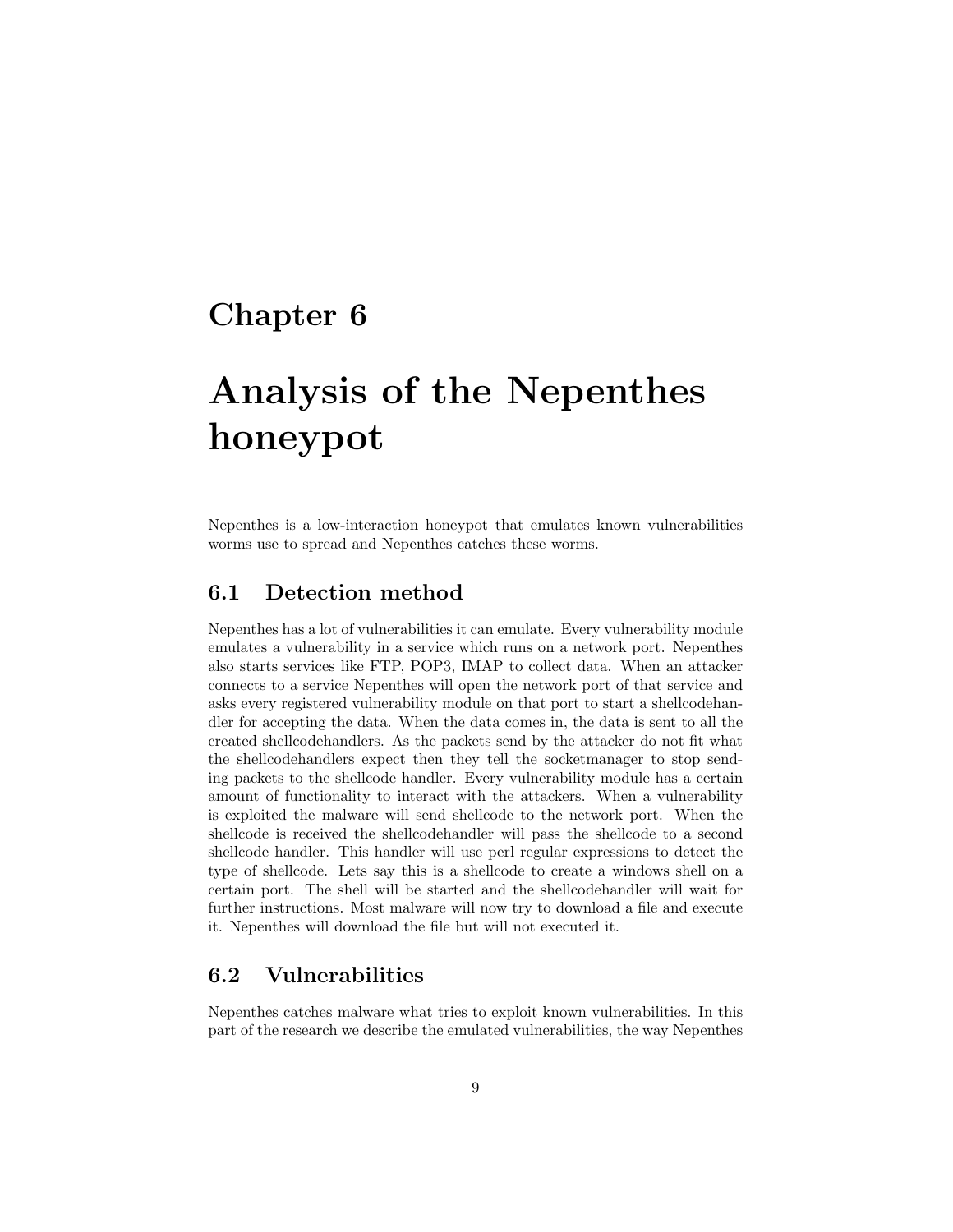handles unknown vulnerabilities and a short analysis of Nepenthes and vulnerability emulation.

#### <span id="page-10-0"></span>6.2.1 Emulated vulnerabilities

Nepenthes emulates known vulnerabilities. In this paragraph we give the list of vulnerabilities which Nepenthes can emulate. We used the documentation which is available at the website of the Nepenthes project [\[5\]](#page-30-6). The following vulnerabilites were emulated in Nepenthes version 0.1.6.

Portnr. Vulnerability

|          | vuln-netdde, emulates the netdde vulnerability           |
|----------|----------------------------------------------------------|
| 42       | vuln-winsm, emulates the wins vulnerabiltiy              |
| 80       | vuln-asn1, emulates the asn1 vulnerability               |
| 80       | vuln-iis, handles some different bugs in microsoft iis5  |
| 135      | vuln-dcom, emulates the dcom vulnerabilty                |
| 139      | vuln-netbiosname, replies netbiosnames on valid requests |
| 443      | vuln-iis, handles some different bugs in microsoft iis5  |
| 445      | vuln-dcom, emulates the dcom vulnerabilty                |
| 445      | vuln-lsass, emulates the lsass vulnerabiltiy             |
| 445      | vuln-asn1, emulates the asn1 vulnerability               |
| 1023     | vuln-sasserftpd, handles bug in sasserftp                |
| 1025     | vuln-dcom, emulates the dcom vulnerabilty                |
| 1434     | vuln-mssql, emulates the mssql vulnerability             |
| 2103     | vuln-msmq, handles the MSMQ bug found in 2005            |
| 2105     | vuln-msmq, handles the MSMQ bug found in 2005            |
| 2107     | vuln-msmq, handles the MSMQ bug found in 2005            |
| 2745     | vuln-bagle, emulates the bagle backdoor                  |
| 3127     | vuln-mydoom, emulates the mydoom backdoor                |
| 3140     | vuln-optix, emulates the optix vulnerability             |
| $5000\,$ | vuln-upnp, emulates the upnp vulnerability               |
| 5554     | vuln-sasserftpd, handles bug in sasserftp                |
| 17300    | vuln-kuang2, emulates the kuang2 vulnerability           |
| 27374    | vuln-sub7, emulates the sub7 vulnerability               |
|          |                                                          |

#### <span id="page-10-1"></span>6.2.2 Known vulnerabilities

We used the list of known vulnerabilities we found on the website of the Cert Command Center [\[9\]](#page-30-7). This list contains vulnerabilities for applications and operating systems. We filtered out the application vulnerabilities so the list of operating systems remains.

Effected Service Portnr/Protocol Related Information

| tftp | $69/\text{udp}$ | $CA-2003-20$ : W32/Blaster worm |
|------|-----------------|---------------------------------|
| http | $80/\text{tcp}$ | CA-2002-27: Apache/mod_ssl Worm |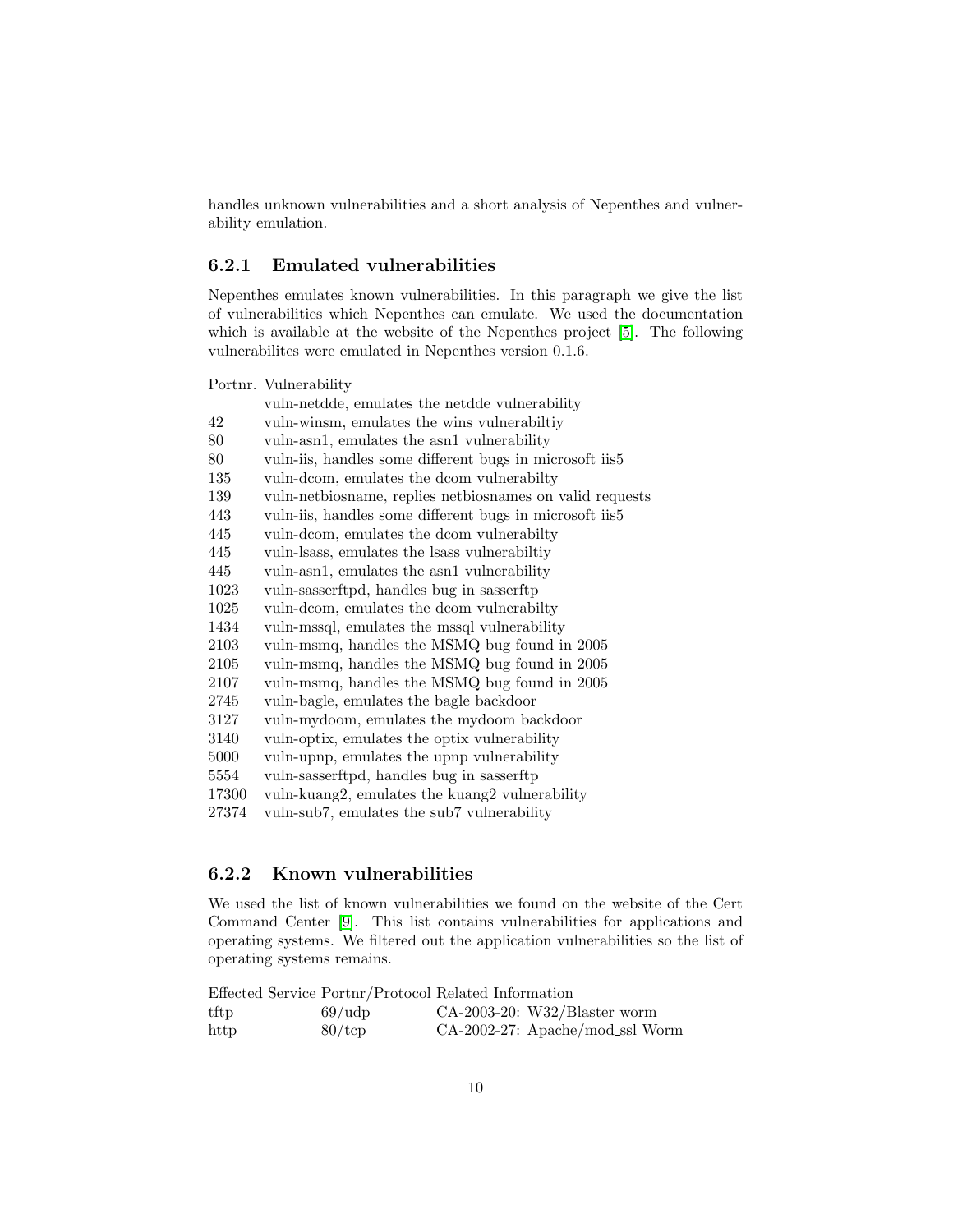| CA-2003-16: Buffer Overflow in Microsoft RPC                                                                                                                                                                                                                                                                                 |
|------------------------------------------------------------------------------------------------------------------------------------------------------------------------------------------------------------------------------------------------------------------------------------------------------------------------------|
| CA-2003-19: Exploitation of Vulnerabilities in Microsoft RPC Interface                                                                                                                                                                                                                                                       |
| $CA-2003-20$ : W32/Blaster worm                                                                                                                                                                                                                                                                                              |
| CA-2003-23: RPCSS Vulnerabilities in Microsoft Windows                                                                                                                                                                                                                                                                       |
| CA-2003-08: Increased Activity Targeting Windows Shares                                                                                                                                                                                                                                                                      |
| CA-2003-23: RPCSS Vulnerabilities in Microsoft Windows                                                                                                                                                                                                                                                                       |
| CA-2003-08: Increased Activity Targeting Windows Shares                                                                                                                                                                                                                                                                      |
| CA-2003-23: RPCSS Vulnerabilities in Microsoft Windows                                                                                                                                                                                                                                                                       |
|                                                                                                                                                                                                                                                                                                                              |
| CA-2003-03: Buffer Overflow in Windows Locator Service                                                                                                                                                                                                                                                                       |
| CA-2003-08: Increased Activity Targeting Windows Shares                                                                                                                                                                                                                                                                      |
| CA-2003-16: Buffer Overflow in Microsoft RPC                                                                                                                                                                                                                                                                                 |
| CA-2003-19: Exploitation of Vulnerabilities in Microsoft RPC Interface                                                                                                                                                                                                                                                       |
| $CA-2003-20$ : W32/Blaster worm                                                                                                                                                                                                                                                                                              |
| CA-2003-23: RPCSS Vulnerabilities in Microsoft Windows                                                                                                                                                                                                                                                                       |
| CA-2002-27: Apache/mod_ssl Worm                                                                                                                                                                                                                                                                                              |
|                                                                                                                                                                                                                                                                                                                              |
| CA-2003-03: Buffer Overflow in Windows Locator Service                                                                                                                                                                                                                                                                       |
| CA-2003-16: Buffer Overflow in Microsoft RPC                                                                                                                                                                                                                                                                                 |
| CA-2003-19: Exploitation of Vulnerabilities in Microsoft RPC Interface                                                                                                                                                                                                                                                       |
| CA-2003-20: W32/Blaster worm                                                                                                                                                                                                                                                                                                 |
| CA-2003-23: RPCSS Vulnerabilities in Microsoft Windows                                                                                                                                                                                                                                                                       |
| $CA-2003-20$ : W32/Blaster worm                                                                                                                                                                                                                                                                                              |
| CA-2003-23: RPCSS Vulnerabilities in Microsoft Windows                                                                                                                                                                                                                                                                       |
| CA-2002-27: Apache/mod_ssl Worm                                                                                                                                                                                                                                                                                              |
| CA-2002-27: Apache/mod_ssl Worm                                                                                                                                                                                                                                                                                              |
| CA-2002-27: Apache/mod_ssl Worm                                                                                                                                                                                                                                                                                              |
| Current Activity 01/26/04: W32/Mydoom.A or W32/Novarg                                                                                                                                                                                                                                                                        |
| Current Activity 02/10/04: W32/Mydoom.C or W32.HLLW.Doomjuice                                                                                                                                                                                                                                                                |
| CA-2002-27: Apache/mod_ssl Worm                                                                                                                                                                                                                                                                                              |
| $CA-2003-20$ : W32/Blaster worm                                                                                                                                                                                                                                                                                              |
| $135/\text{tcp}$<br>$135/\text{udp}$<br>$137/\text{udp}$<br>$138/\text{udp}$<br>$139/\text{tcp}$<br>$139/\text{udp}$<br>$443/\text{tcp}$<br>$445/\text{tcp}$<br>$445/\text{udp}$<br>$593/\text{tcp}$<br>$1052/\text{tcp}$<br>$1978/\text{udp}$<br>$2002/\text{udp}$<br>$3127/\text{tcp}$<br>$4156/\text{udp}$<br>$4444$ /tcp |

#### <span id="page-11-0"></span>6.2.3 Unknown vulnerabilities

As we mentioned in the paragraph about the detection method the vulnerbility modules start a shellcodehandler when a connection is made to the network port they are registered to. If none of the shellcodehandlers can handle the given shellcode Nepenthes will make a hexdump of the shellcode to disk and will create a message in the logfile. These hexdumps can be used by developers to create a new shellcodehandler or by anti-virus companies. Connections made on network ports on which no vulnerability modules or other modules are registered are not noticed by Nepenthes. No logs will be created.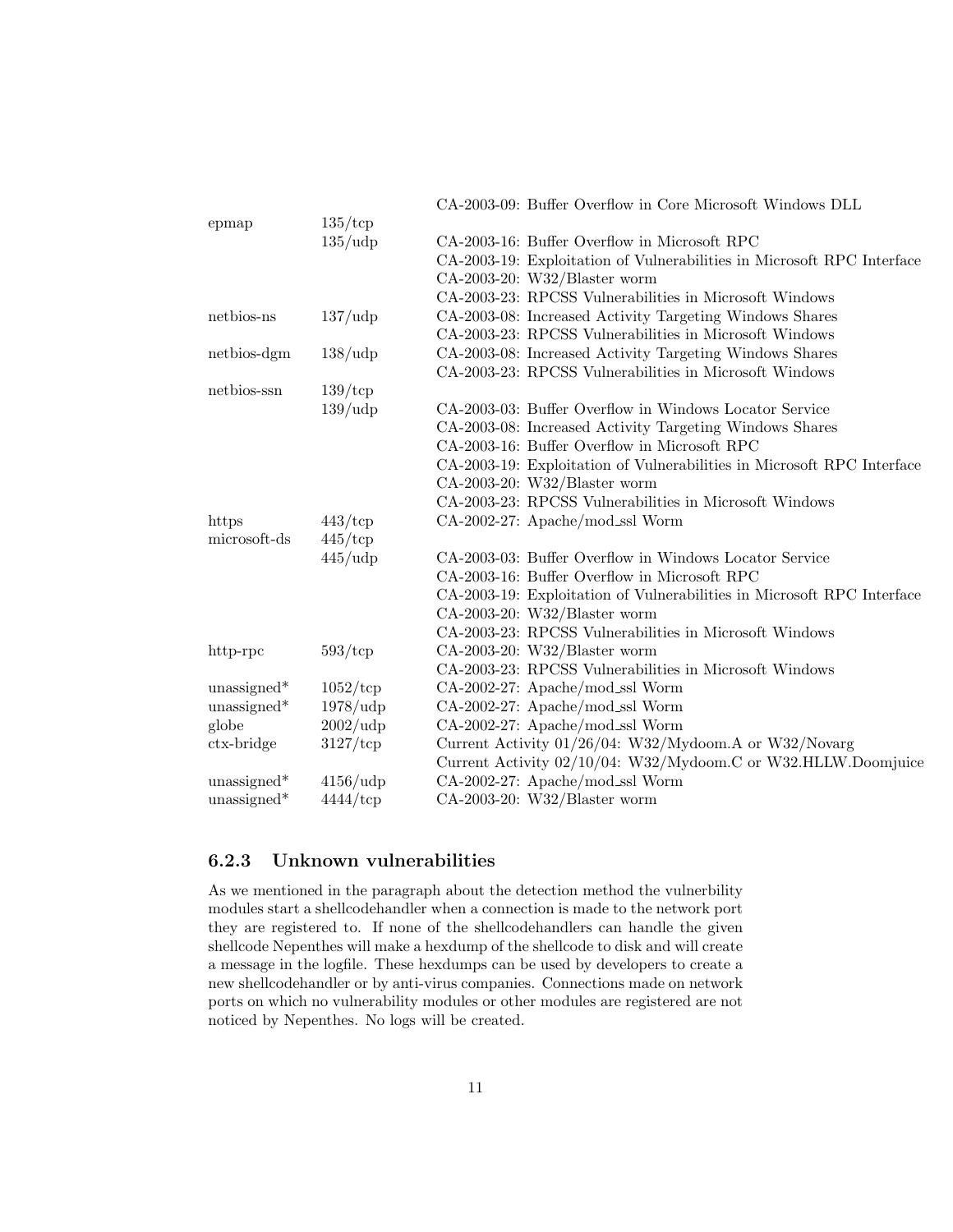#### <span id="page-12-0"></span>6.2.4 Analysis

Nepenthes detects malware using use well known vulnerabilities. Nepenthes gives very few false positive and false negative events. This is because Nepenthes is looking at the known vulnerabilities and uses shellcode comparison.

Most of the known vulnerabilities in Windows operating systems are emulated by Nepenthes. Vulnerabilities in other software the the operating system are not fully covered. Nepenthes simulates a lot of vulnerabilities in applications besides the operating system. Vulnerebilities in applications like Sendmail are not simulated by Nepenthes but Nepenthes does open the ports 21 for FTP, 25 for SMTP and 110 for POP3.

Malware using vulnerabilities not covered by the Nepenthes modules can not be identified. Nepenthes will create a log in the logfile and will make an hexdump of the communication to disk. Trough this hexdump developers can look at the code that the malware is trying to execute. Developers can also make a new module to emulate the vulnerability and interact with the malware so the malware can be identified in the future.

## <span id="page-12-1"></span>6.3 Features

- Detects attacks on known vulnerabilities
- Low rate of false positives and false negatives
- Downloads malware
- Modular

### <span id="page-12-2"></span>6.4 Supporting community

The Nepenthes developers can be contacted in different ways for support. On their website they have a mailing-list [\[6\]](#page-30-8), a forum [\[7\]](#page-30-9) and a contact [\[8\]](#page-30-10) section. Nepenthes also has an IRC channel. The IRC channel is #Nepenthes. The main developer can always be contacted and to answer your questions.

### <span id="page-12-3"></span>6.5 Development

At January 15th 2006 version 0.1.6 was released. The Nepenthes project is under continious development. In the release history of Nepenthes we see a new version every one or two months. The developers keep on writing new modules for Nepenthes.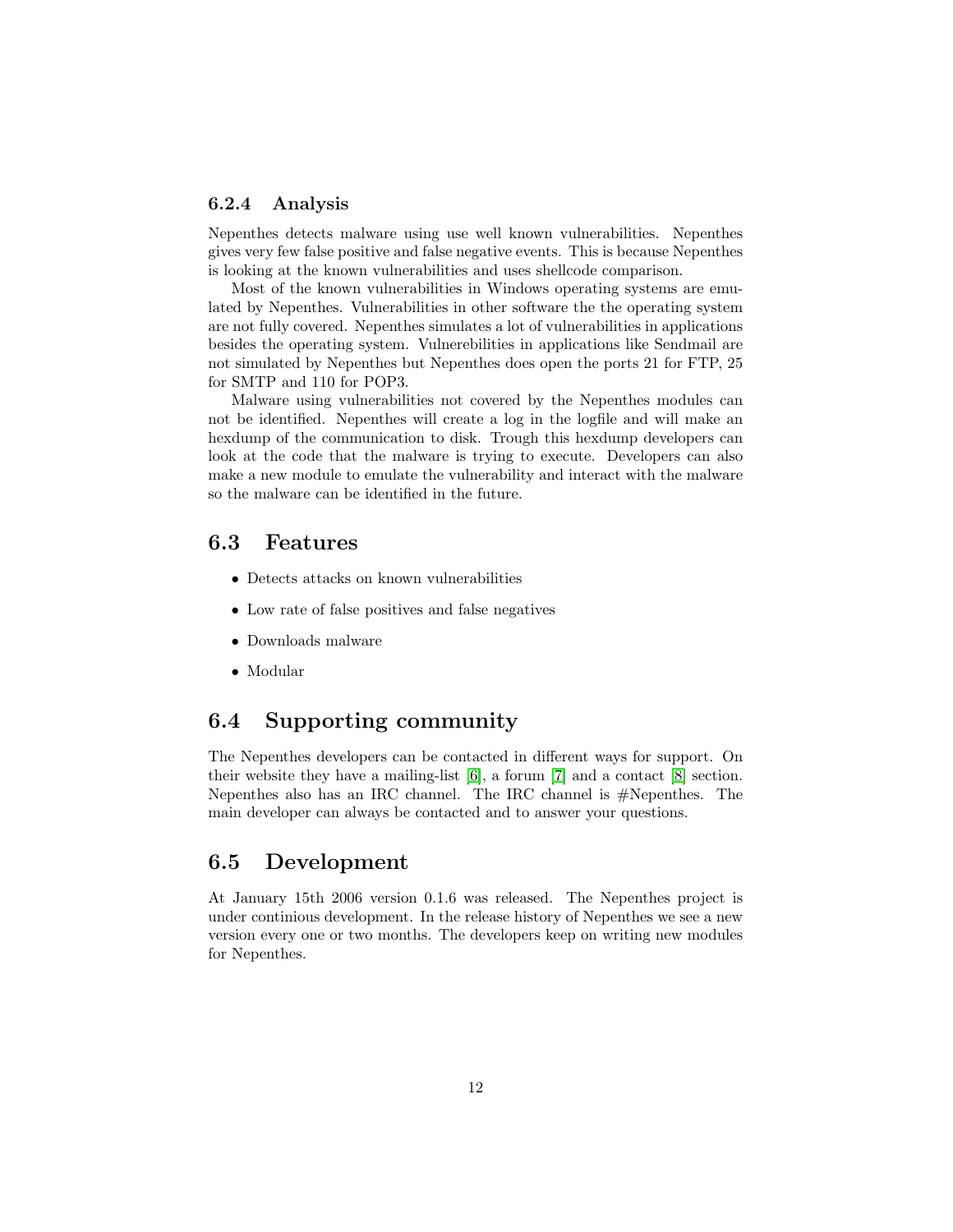## <span id="page-13-0"></span>6.6 Extendability

Nepenthes is build modular and can be easily extended with new modules. When Nepenthes is started it will go true the modules directory and starts loading the modules. Nepenthes gives the developer 8 example modules with examples for using modules for dns resolving, file downloading and geological IP location resolving.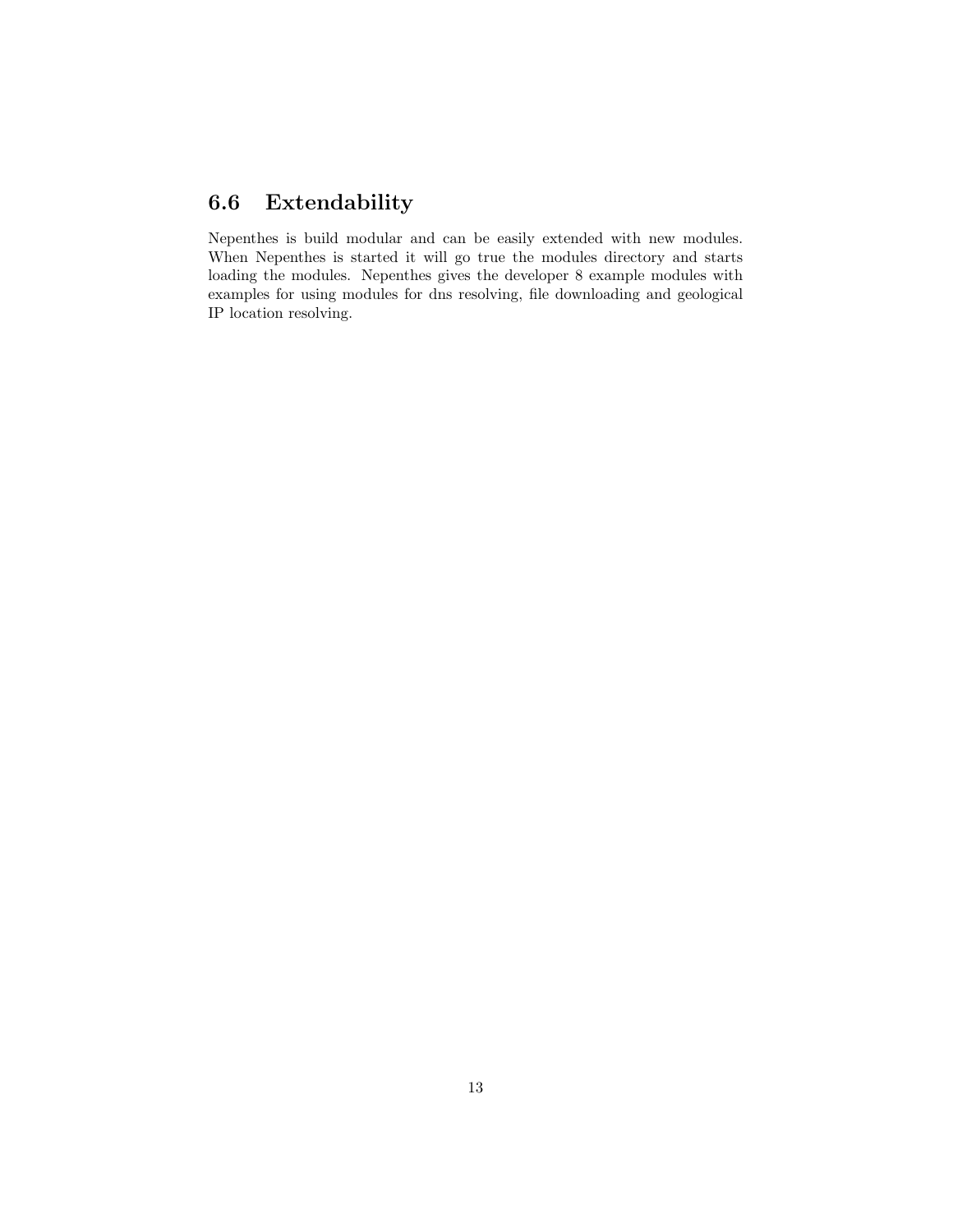# <span id="page-14-0"></span>Alternative honeypots and tools

In the current IDS Nepenthes is the honeypot. Our goal was to look at tools and other honeypots with could be used to improve the IDS. Because the lack of time we were only able to analyse other honeypots. We looked at many honeypots but most of them are no longer under development. In our research we looked at low-interaction honeypots, high-interaction honeypots and a honeywall. The honeypots we analyzed were Honeyd, Mwcollect, Honeynet and Argos. Honeyd and Mwcollect are low-interactive honeypots just like Nepenthes, Argos is a high-interactive honeypot and Honeynet is a honeywall.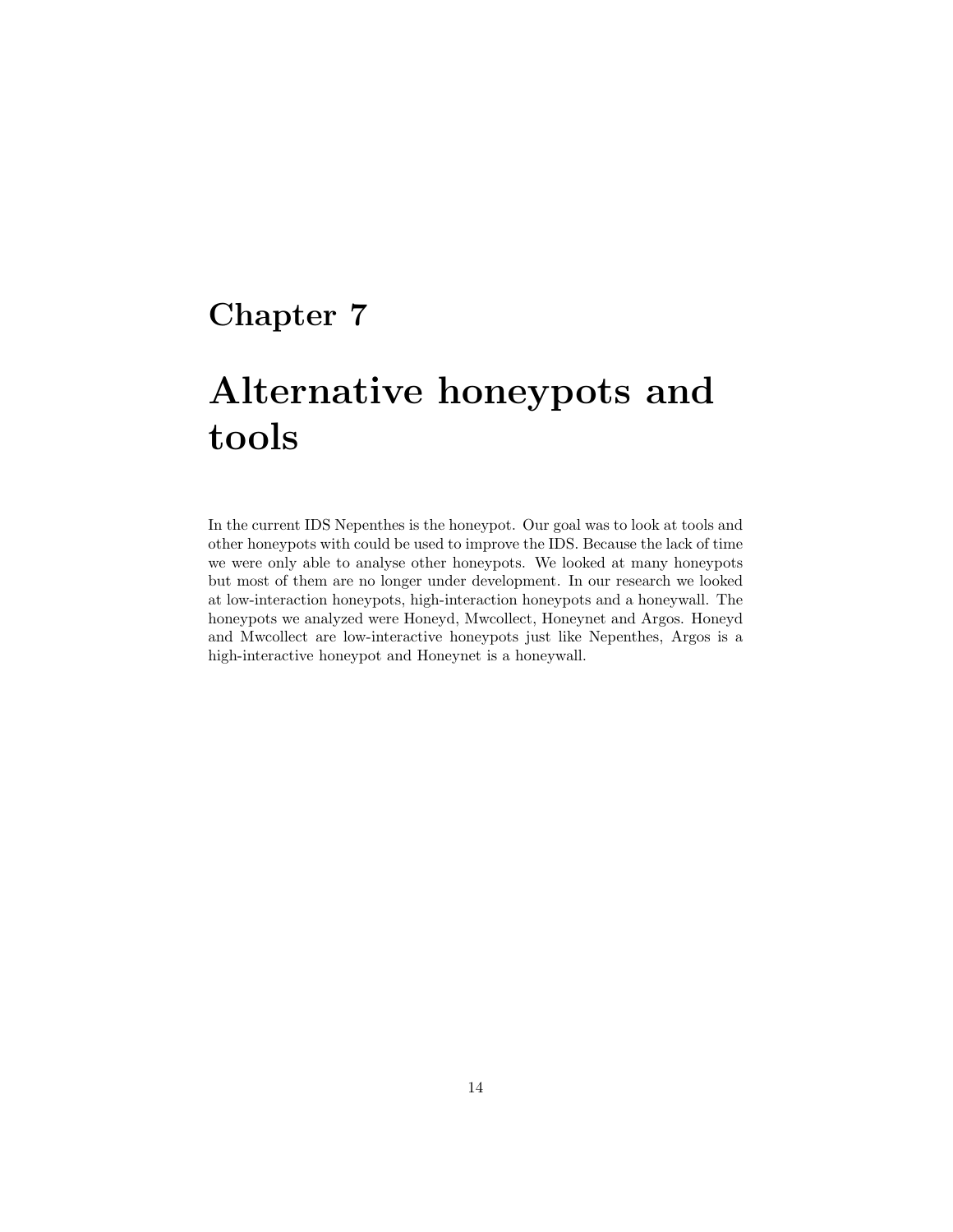### <span id="page-15-0"></span>7.1 Honeyd

Honeyd [\[11\]](#page-30-11) is developed by Niels Pavos of the University of Michigan. The first versions were written for the unix platform but meanwhile Honeyd has also been ported to the Windows platform.

#### <span id="page-15-1"></span>7.1.1 Detection method

Honeyd uses a tool called arpd to route the illegitimate network traffic to unused IP addresses to the Honeyd honeypot because every connection attempt to an unused IP address is a possible attack. Honeyd will take the identity of the unused IP address and will interact with the attacker.

Honeyd uses virtual hosts to communicate with the attacker. A virtual host is simulated at stack level so tools like nmap and xprobe will not be able to get a fingerprint of the honeypot server but will get the operating system of the virtual system. The virtual hosts are defined in the configuration file of Honeyd. When you create a virtual host you can open tcp and upd ports, bind scripts to ports, set the personality of the virtual host and bind an IP address to a virtual host.

We can open all ports if we want and we can write scripts who handle the connections. For more information about how to create virtual hosts and networks we advice you to read the documents "Simulating Networks with Honeyd" [\[12\]](#page-30-12) and the webpage "Open Source Honeypots: Learning with Honeyd" [\[13\]](#page-30-13).

#### <span id="page-15-2"></span>7.1.2 Vulnerabilities

Although we can create scripts to handle connections there have only been two scripts written to catch malware. One script to catch the kuang2 worm and one script to catch the mydoom worm. There have been developers who created a mail server emulator and telnet emulator which we can use to detect connections on these ports and look at the instructions given by the attacker. With Honeyd you can see connections made to opened ports but to see which vulnerability the malware is trying to exploit you should capture all the instructions and execute these instructions on a machine running a real operating system.

#### <span id="page-15-3"></span>7.1.3 Features

- simulates virtual hosts
- service configuration via configuration file
- simulates operating systems on TCP/IP stack level
- simulates network topologies
- subsystem virtualization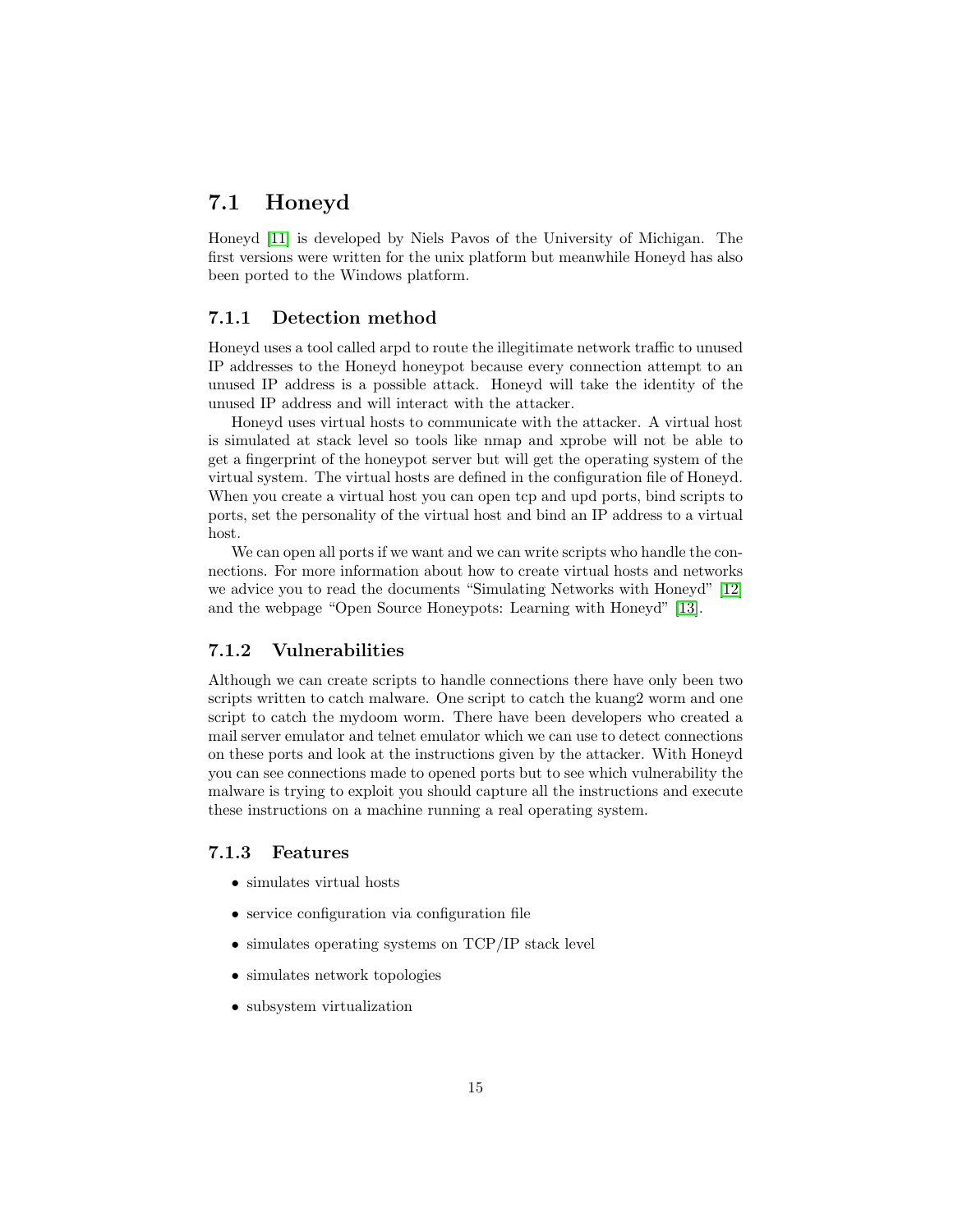#### <span id="page-16-0"></span>7.1.4 Supporting community

The community behind Honeyd seems to be very small. When you take a look at the forum we see many questions but not so many answers. Only Niels Pavos gives answers to the questions so it seems that he is the only one who is really into Honeyd.

#### <span id="page-16-1"></span>7.1.5 Development

Niels Pavos released a new version of Honeyd at December 31st 2005. However this is just a beta test release. Although this new version was released there are no new scripts available to detect the vulnerabilities malware are trying to exploit. The last script was added on June 11th 2004.

#### <span id="page-16-2"></span>7.1.6 Extendability

Honeyd uses scripts to handle connections made on certain ports. Developers can develop their own scripts and bind them to a port to handle connections made on that port.Honeyd uses plugins to extend it's functionality. These can be written by developers also.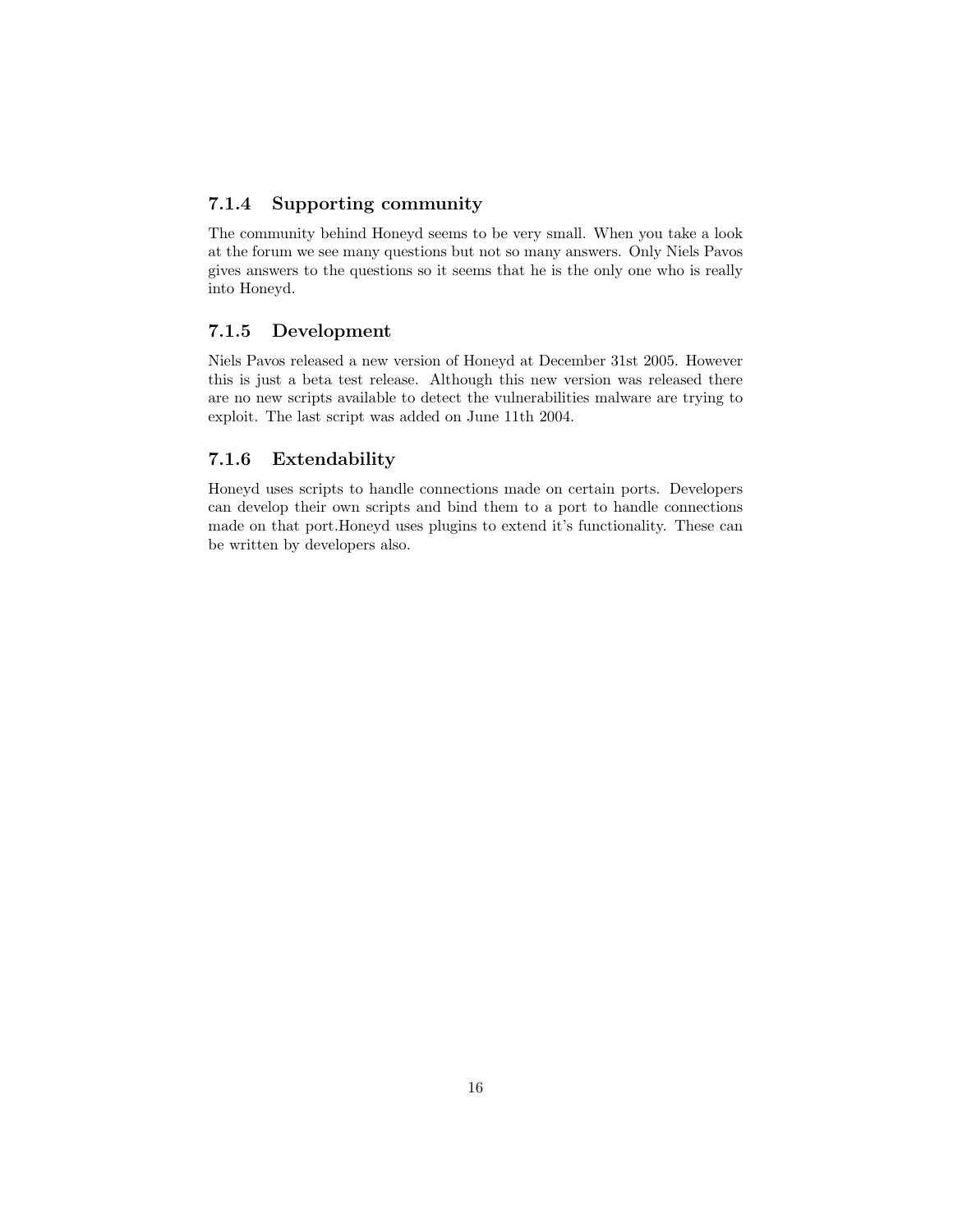## <span id="page-17-0"></span>7.2 Mwcollect

Mwcollect [\[26\]](#page-31-0) is a low-interaction honeypot. Honeynet is partly funded by the Honeynet project. Mwcollect is designed like Nepenthes. The current devloper of Nepenthes decided to start his own project after he had a different point of view how Mwcollect should be developed. He took the source and started the Nepenthes project.

#### <span id="page-17-1"></span>7.2.1 Detection method

The honeypots on a operating system. The Mwcollect deamon openes ports which are commonly attacked by malware. By simulating some well known vulnerabilities on these ports, malware will exploit these ports and send its shellcodes to the Mwcollect deamon.The deamon will parse the exploited packets, will search in the shellcodes, interprets the shellcode and then take further action to download de malware. Once the malware is catched it will be saved to disk.

#### <span id="page-17-2"></span>7.2.2 Vulnerabilities

The vulnerabilities which Mwcollect can detect are found in the source code. There are only a few vulnerabilities that Mwcollect can emulate. Mwcollect emulates the vulnerabilities listed below.

- MS03-026 Buffer Overrun In RPC Interface Could Allow Code Execution, port 135.
- MS04-011 Remote Code Execution in LSASS Service, port 445.
- MS05-039 Vulnerability in Plug and Play Could Allow Remote Code Execution and Elevation of Privilege, port 445.
- MS05-051 Remote Code Execution in MS Microsoft Distributed Transaction (MSDTC), port 1025.

#### <span id="page-17-3"></span>7.2.3 Features

- Detects attacks on known vulnerabilities.
- Modular
- Downloads malware
- Low false positives and false negatives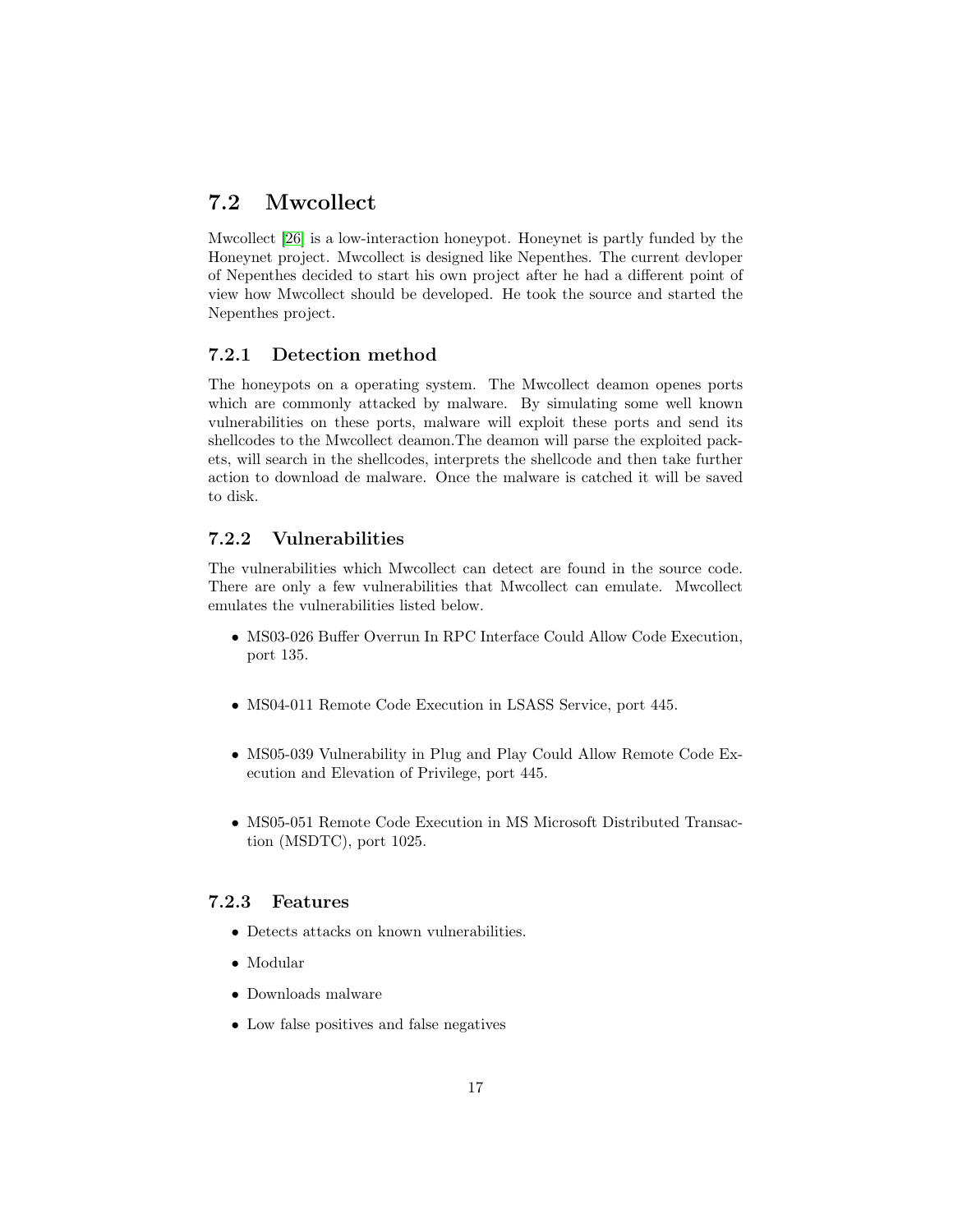#### <span id="page-18-0"></span>7.2.4 Supporting community

Mwcollect is partly funded by The Honeynet Project [\[17\]](#page-30-14). Mwcollect has a big support community. They don't have a forum where someone can post messages. But for viewing modules or shellcodes you can use their svn(subversion) repository or Trac's SVN front-end (web based svn repository). For reporting bugs they have a ticket system where someone can post found bugs. Mwcollect also has a IRC channel to communicate with the developers. The IRC channel is #Mwcollect.

#### <span id="page-18-1"></span>7.2.5 Development

In december 2005 they released version 3.02. This means that they are still developing Mwcollect application. But the development of modules and shellcode is going very slow. There are not much vulnerability emulation modules made for the program.

#### <span id="page-18-2"></span>7.2.6 Extendability

Just like Nepenthes modules and shellcodes can be written to extend Mwcollect's features.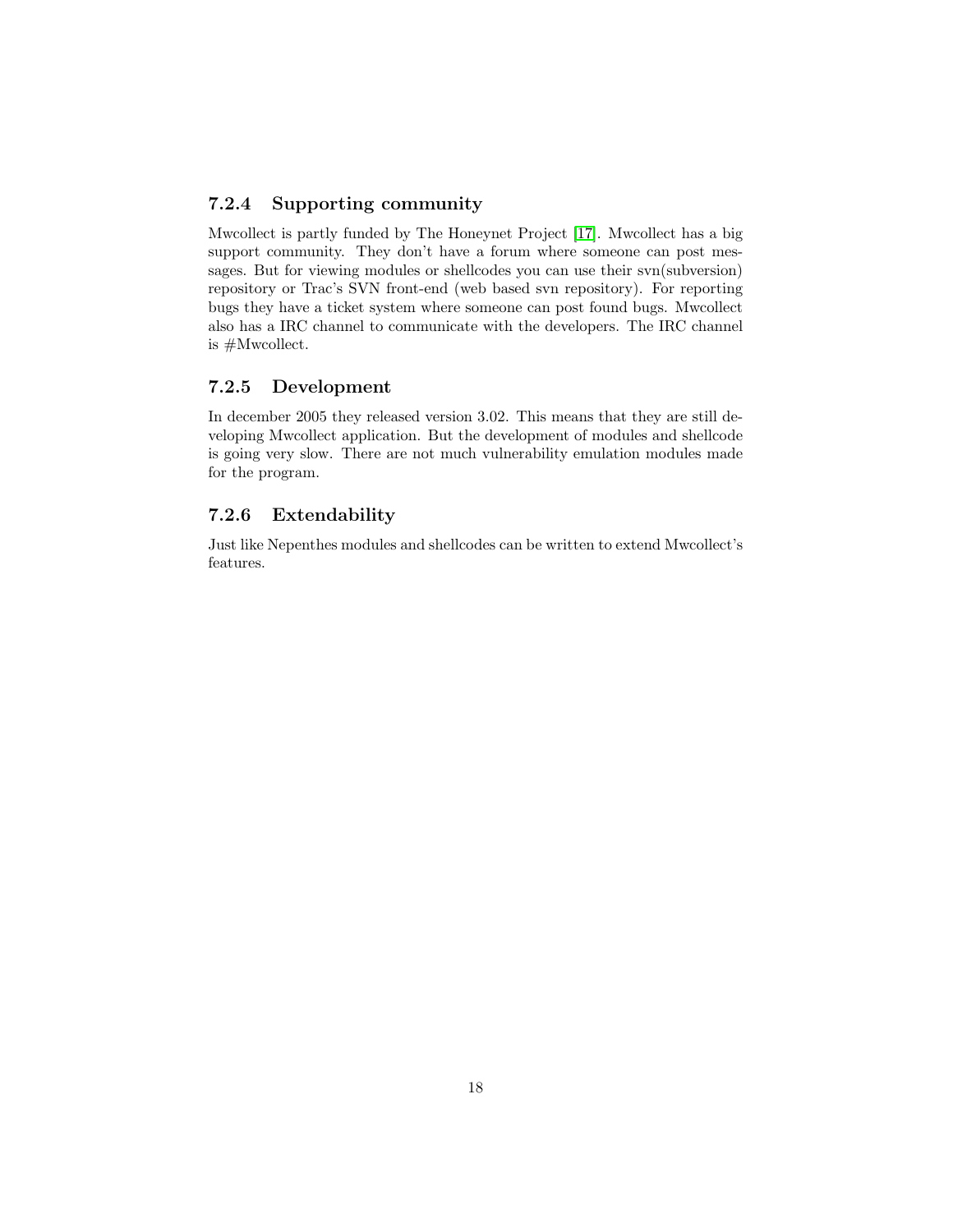### <span id="page-19-0"></span>7.3 Honeynets

Honeynet is developed by The Honeynet Project to capture information at a network. The primary purpose of the honeynet is to gather information on security threads. The tool is a high-interaction honeypot to capture extensive information. It act as a gateway, called Honeywall, by collecting data flow from and to the honeypot(s) on a network. The Honeynet is a collection of tools compiled into on CDROM which can be downloaded from The Honeynet Project [\[17\]](#page-30-14) site. The latest Honeywall CDROM is called "Roo".

#### <span id="page-19-1"></span>7.3.1 Detection method

The detection method [\[29\]](#page-31-1) is explained based on the figure below. The principle part of the Honeynet is the gateway which is called the honeywall. The honeywall is the one that separates the honeypots victims from the rest of the world. All the traffic entering or leaving the honeypots must pass through the honeywall. The honeywall can be configured as a layer 2 or layer 3 routing gateway. But a layer 2 bridge is better because in bridge mode it is harder to detect by attackers. By bridging the interfaces the gateway won't have an IP address. The only assigned IP address is a secure network used for administrative purpose only.



Figure 7.1: Honeywall architecture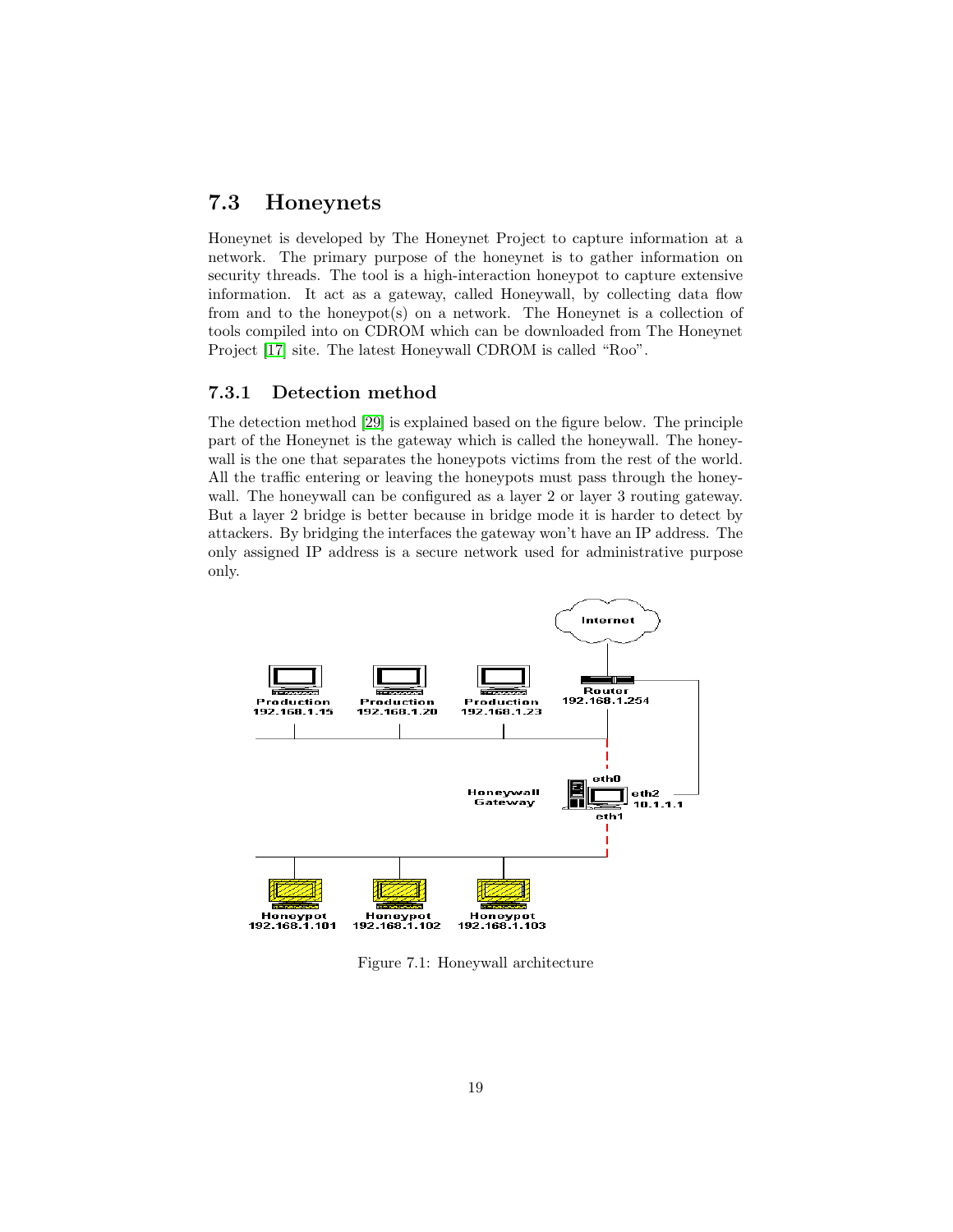For the honeynet to work successfully it has to be deployed properly or it will fail to capture attackers activity. The honeywall consists of three parts: data control, data capture and data collection. Data control: once a honeypot within the honeynet is compromised, honeynet have to contain the activity and ensure the honeypots are not used to harm non honeynet systems. There must be some means of controlling how traffic can flow in and out of the honeynet, without attackers detecting control activities. Data control always takes priority over data capture. Data capture: captures all activity within the honeynet and the information that enters and leaves the honeynet, without attackers knowing they are being watched. The data capturing is the monitoring and logging of all the attackers activities within the honeynet. This captured data is analyzed to learn the tools, tactics and motives of the attackers. Data collection: When the honeynet is part of a distributed environment the captured data is securely forwarded to a centralized data collection point. This allows captured data from honeynet sensors to be centrally collected for analysis and archiving.

#### <span id="page-20-0"></span>7.3.2 Vulnerabilities

The honeynet does not actually emulate vulnerabilities. A honeypot behind the honeywall could be used to emulate vulnerabilities. It logs inbound and outbound data flow passing through the honeywall. This data can then be used for further analysis. By analyzing data new exploits and vulnerabilities can be found.

#### <span id="page-20-1"></span>7.3.3 Features

- Data control
- Data capture
- Data analysis

#### <span id="page-20-2"></span>7.3.4 Supporting community

The Honeynet Project has created a document called "Honeynet Definitions, Requirements, and Standards". The purpose of the document is to give organizations the flexibility to build a honeynet that fit into their environment and their goals. The document defines in details how the organizations can deploy their honeynet environment effectively and securely and allowing different honeynets to work together. The members of The Honeynet Project can be contacted by email.

#### <span id="page-20-3"></span>7.3.5 Development

The development of honeynet is still in progress. In may 2005 they released the Honeywall CDROM called "Roo". As they say in their whitepaper "Know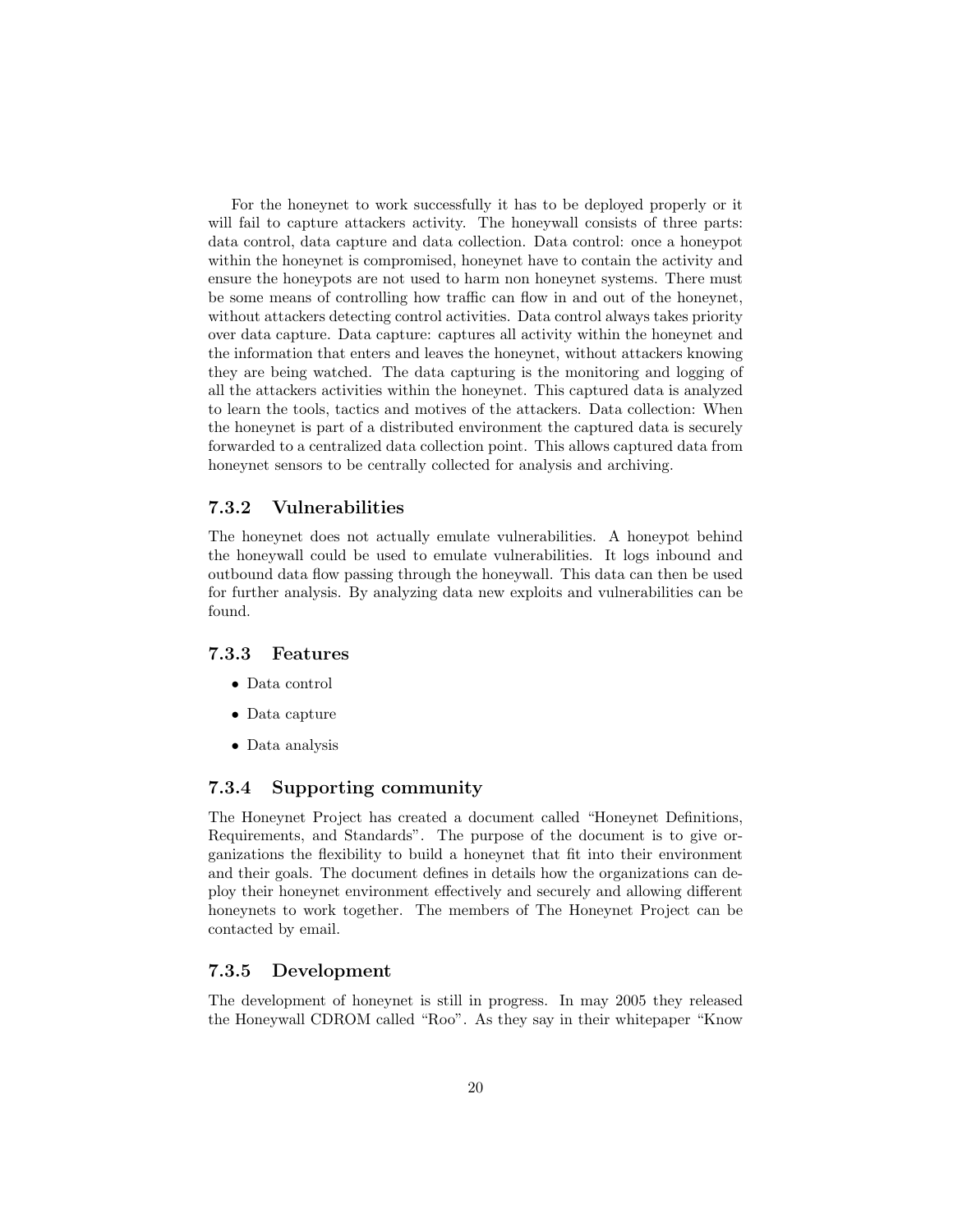Your Enemy: Honeywall CDROM Roo" [\[28\]](#page-31-2) they are not fully satisfied with the CDROM. They have more options planned to be added for the next release.

### <span id="page-21-0"></span>7.3.6 Extendability

The Honeywall is a Fedora 3 Linux distribution and it can be extended by adding more tools. By making use of the package management tools from Fedora more tools can be added.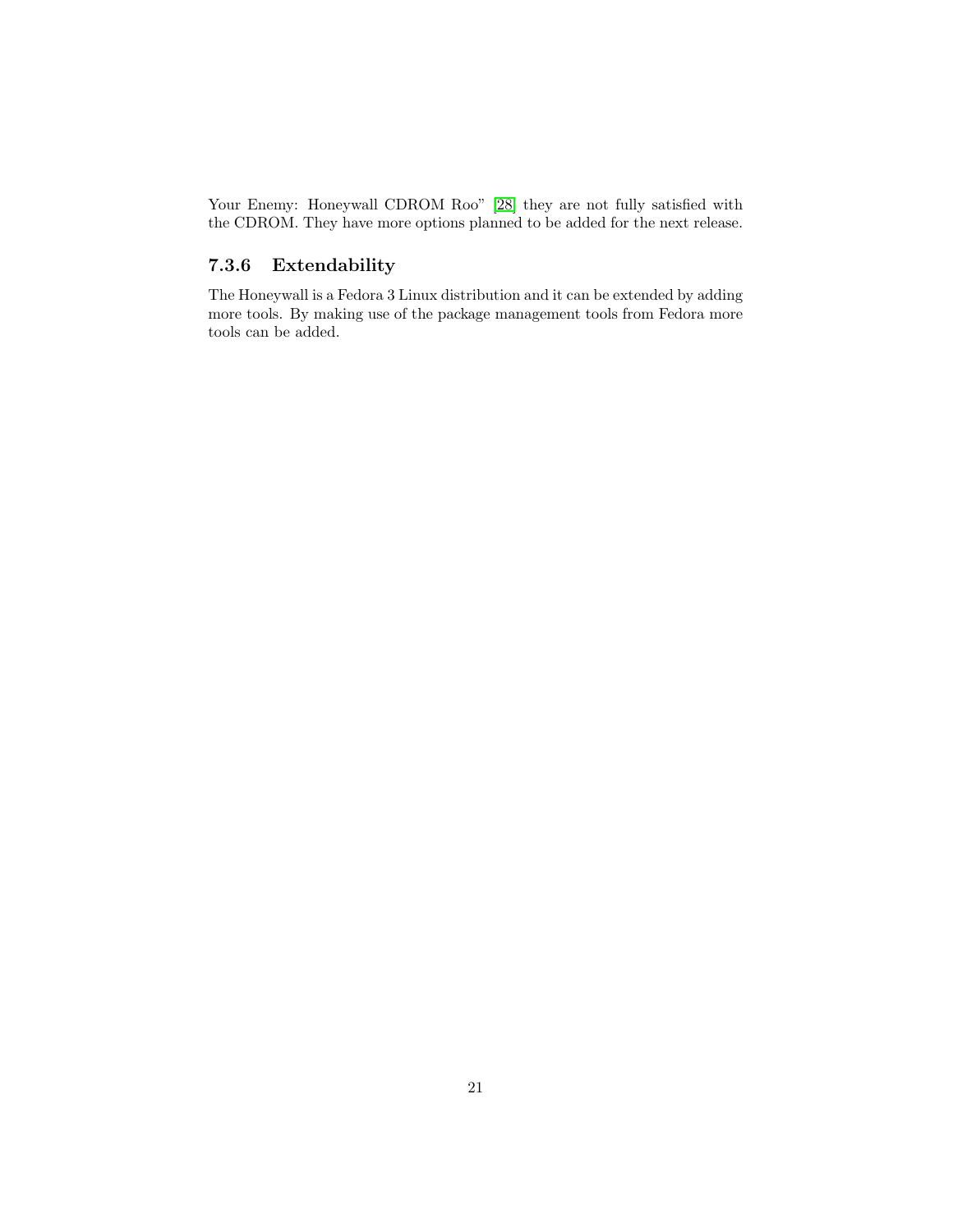### <span id="page-22-0"></span>7.4 Argos

Argos is a high-interaction honeypot for catching zero-day attacks like new worms. Unlike low-interaction honeypots Argos provides real services and a real operating system that the malware can try to compromise. Argos is based on Qemu [\[22\]](#page-31-3), an fast emulator for multiple architectures like x86 and powerpc64. For more information about Qemu check the Qemu website [\[22\]](#page-31-3) or the Qemu wikipedia page [\[23\]](#page-31-4). Argos extends Qemu by providing the functionality to taint and track memory and to generate footprints. Our focus will be on Argos itself. Argos is focused on attacks which are automated like worms and other malware and do not need any user input. Argos is designed to detect vulnerabilities which are used by malware to compromise computer systems and they are not interested on the payload given after the vulnerability is exploited. This paragraph is based on the paper "Argos: an Emulator for Fingerprinting Zero-Day Attacks" [\[24\]](#page-31-5) written by Gerogios Portokalidis, Asia Slowinska and Herbert Bos [\[25\]](#page-31-6) and the website of the Argos project [\[19\]](#page-31-7).

#### <span id="page-22-1"></span>7.4.1 Detection method

All incoming traffic is logged in a trace database via tcpdump and is send to the guest system that is running on Qemu. Every guest system has his own IP address. The whole system is based on tainting memory that arrives from untrusted sources(i.e. the network). When the network is written to the memory then these memory blocks are tainted. If memory is copied to a other memory block or is copied into a register then this new location is tainted too. The system keeps checking the tainted places.

Argos raises an alarm on several actions. When an attacker is trying to gain control over a system the attacker will try to redirect the control to instructions supplied by the attacker, the attackers shellcode. Argos can detect this action by continious checking the call, ret, jmp and longjmp instructions. These instructions can be used to change the position of the instruction pointer, EIP. Other ways that Argos uses to detect illegitimate use of memory are checks on string format vulnerabilities and checking if the Qemu execve() attributes are tainted. Format string vulnerabilities can be used to overwrite memory locations with illegitimate network data.

When an alarm is raised Argos starts the signature creation proces. Memory dumps and register dumps will be made and are written to a logfile. The authors also made a piece of forensic shellcode which they execute on the tainted code to get extra information about the attacked process, executable name, open files, open sockets, network port used, etc. With the information gathered by the forensic shellcode, the data in the trace database can be filtered on the process and network port. If the attack was a TCP connection then the TCP flow will be reconstructed. The following step is the creation of the signature. The signature is created with the gathered information as input value. Argos creates a flow signature and a packet signature. The flow signature is the sequence of bytes and the packet signature can be used for IDS and IPS systems.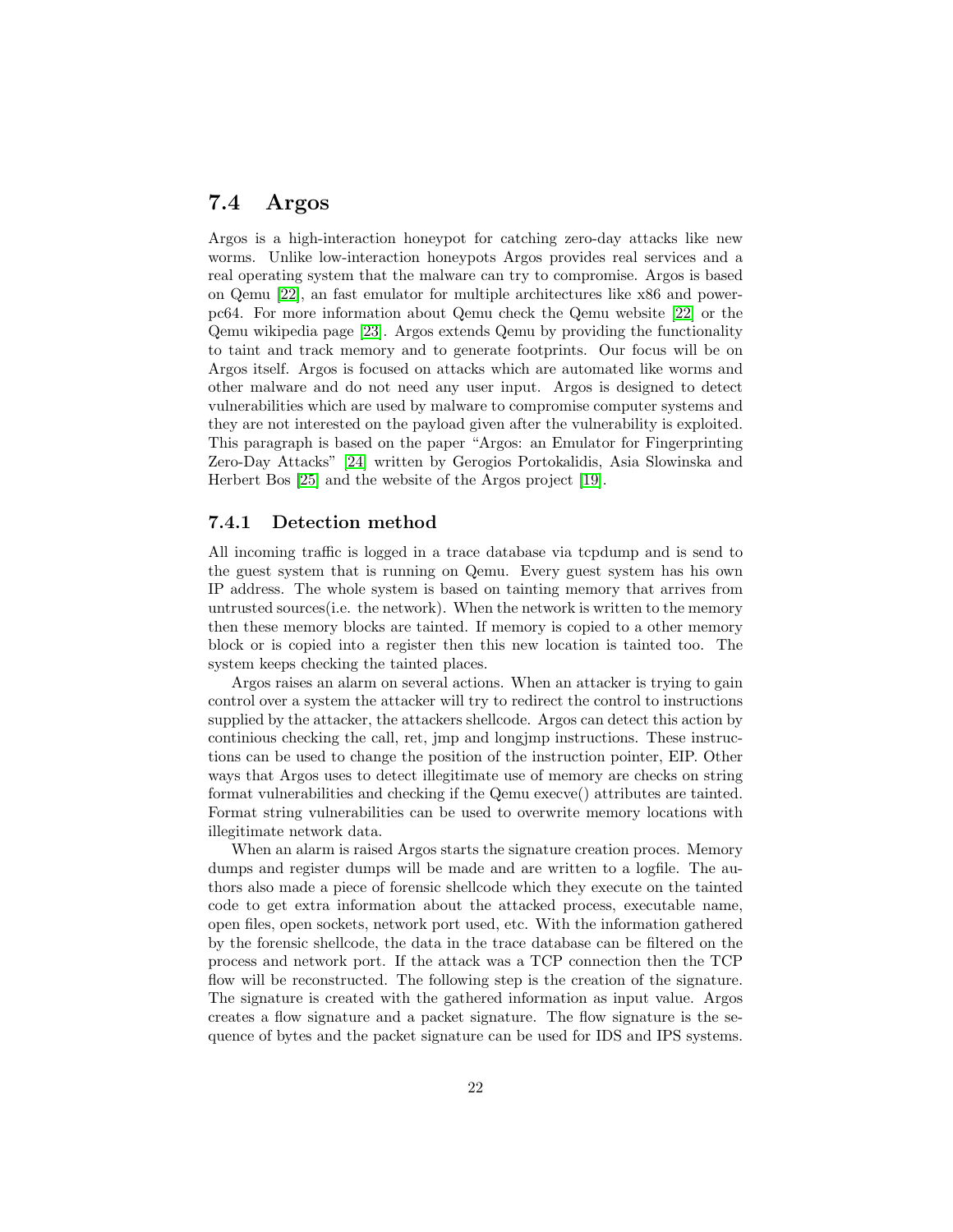The creation of signatures is not as good as they want it to be so they are still submitting their signatures to Sweetbait. Sweetbait is a system that correlates signatures form different sites and creates a new signature based on this correlation process. These signatures can be used for the creation of IPS rules for example snort inline and for IDS systems to detect malware. The following figure is an overview of the Argos system as explained in this section.



Figure 7.2: Argos overview

#### <span id="page-23-0"></span>7.4.2 Vulnerabilities

The vulnerabilities that are catched by Argos depend on the virtual systems running on top of it. The virtual systems can run all possible several services on Windows or Unix bases operating systems. Argos can detect every attack on a vulnerability in a service. The more services the virtual system runs, the more vulnerabilities Argos can detect.

#### <span id="page-23-1"></span>7.4.3 Features

- Emulation of multiple platforms
- Detects control flow and code execution attacks
- Uses physical memory addresses in stead of virtual memory adresses
- Forensic shellcode

#### <span id="page-23-2"></span>7.4.4 Supporting community

The Argos project is part of the European FP6 Noah project [\[20\]](#page-31-8) that aims to design a Pan-European Network of Advanced Honeypots. Their are quite a lot of parties involved in the FP6 Noah project from different countries like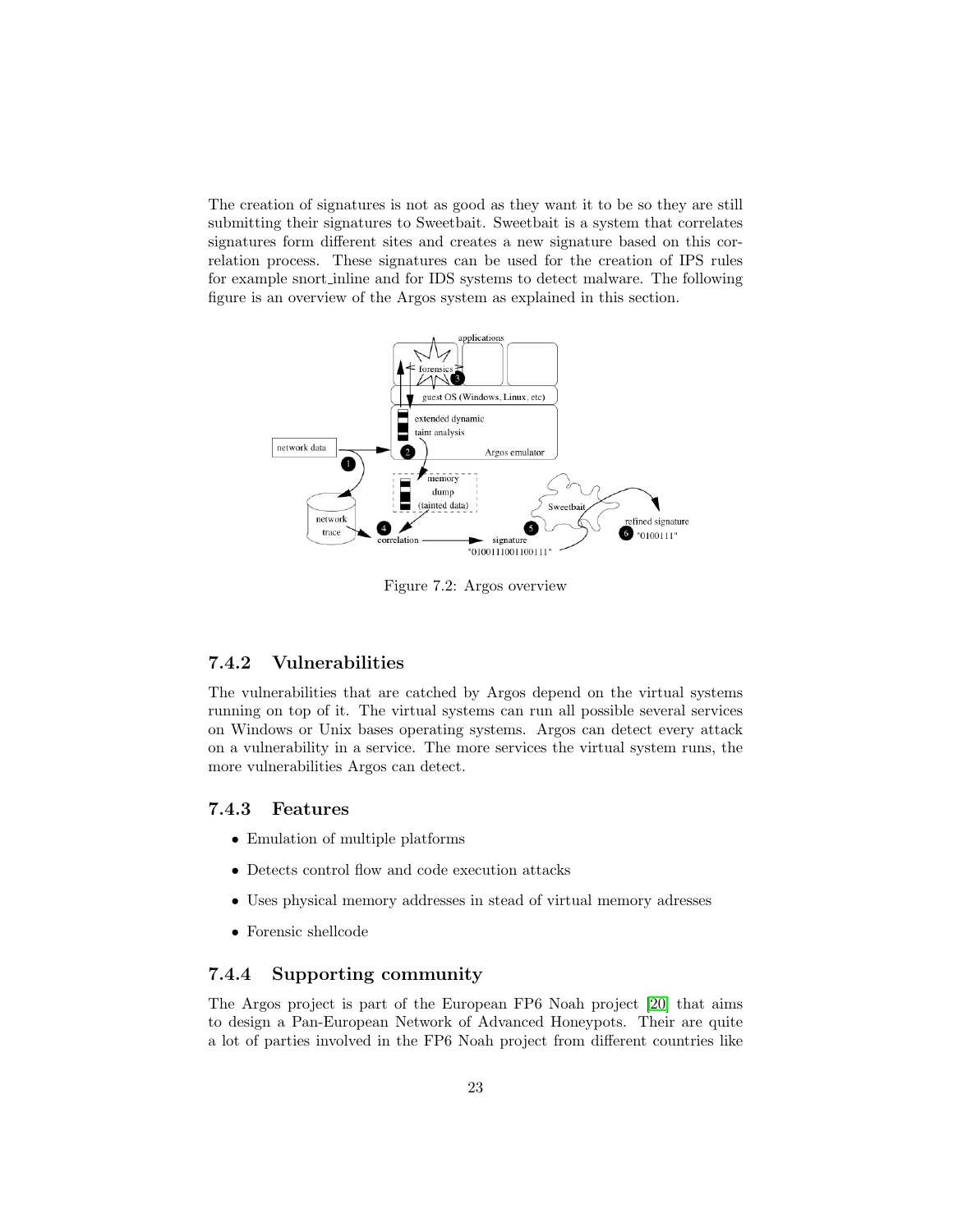Greece, Switzerland, the Netherlands, Germany and France. At the Vrije Universiteit of Amsterdam in the Netherlands Herbert Bos, Georgios Portokalidis, Asia Slowinska and some students are working on the project. Argos will be used as the honeypot in the Network of Advanced Honeypots. This could mean there will be a big supporting community. Herbert Bos and Georgios Portokalidis can be contacted by email or by phone. Their addresses can be found on the Argos website [\[19\]](#page-31-7). Argos is also part of the DeWorm project. In this project they plan to investigate a new approach called DeWorm which combines the deep scan and flow-based approaches to stop flash worms even if they are self-modifying. More information can be found on their website [\[21\]](#page-31-9).

#### <span id="page-24-0"></span>7.4.5 Development

Georgios, Hertbert and Asia are still working at the project at the Vrije Univerisiteit in Amsterdam in the Netherlands. Asia Salwinska in now working on the improvement of the signature creation. The future work is improving the signature generation. Their aim is to make better signatures then Sweetbait is making right now and in the future they want to distribute the signatures themselves. It depends on the growth of the Noah project which steps will be made do develop the Argos honeypot. The forensic shellcode will be released within a few weeks.

#### <span id="page-24-1"></span>7.4.6 Implementation proposal

The current SURFnet architecture is based on three components. The sensors, the honeypot and the logserver. In this section we will focus on the honeypot itself. In the current situation the sensors used to send all of their network traffic from the LANs of the connected parties to the honeypot. The logging server is used to analyse and present the information gathered from the honeypot. We tried to find setups to implement Argos within the current architecture of IDS service. We will explain two setups of which we know they will work.

In the first setup Nepenthes will run as a subsystem of Honeyd and passing al unknown traffic to Argos. In this setup Nepenthes could identity malware and download files, Argos makes signatures of the malware unknown to Nepenthes, and Honeyd will protect the real operating system against TCP fingerprinting as explained in the paragraph about Honeyd. The developers of Nepenthes already tried this setup [\[27\]](#page-31-10). They did had a few problems but it worked. More research has te be done to solve these problems.

In the second setup Argos will run at a seperate system. The sensor in the connected party's LAN will setup two openVPN connections. One connection with the Nepenthes system and another connection with the Argos system. Nepenthes can be used for detecting malware trying to exploit well known vulnerabilities and Argos will be used to detect zero-day attacks.

With these two setups SURFnet's IDS should be able to detect malware using known vulnerabilities and malware attacking new, zero-day, vulnerabilities. These setups are two of setups possible. Problems with this setup could be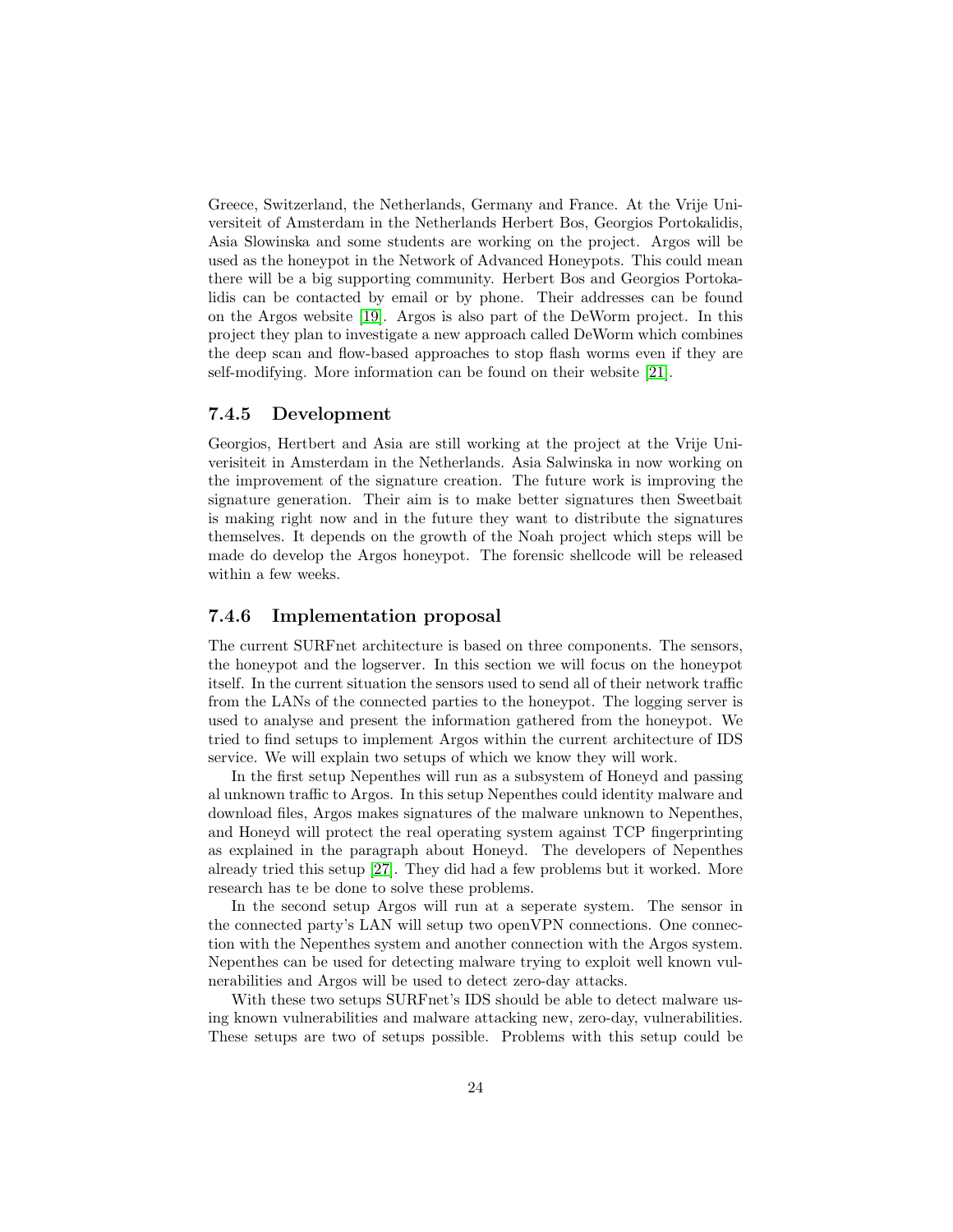combining Nepenthes and Argos logfiles. We hope SURFnet can use our setup proposals to expand their IDS service of give them some ideas about how they could combine Nepenthes and Argos in their IDS service.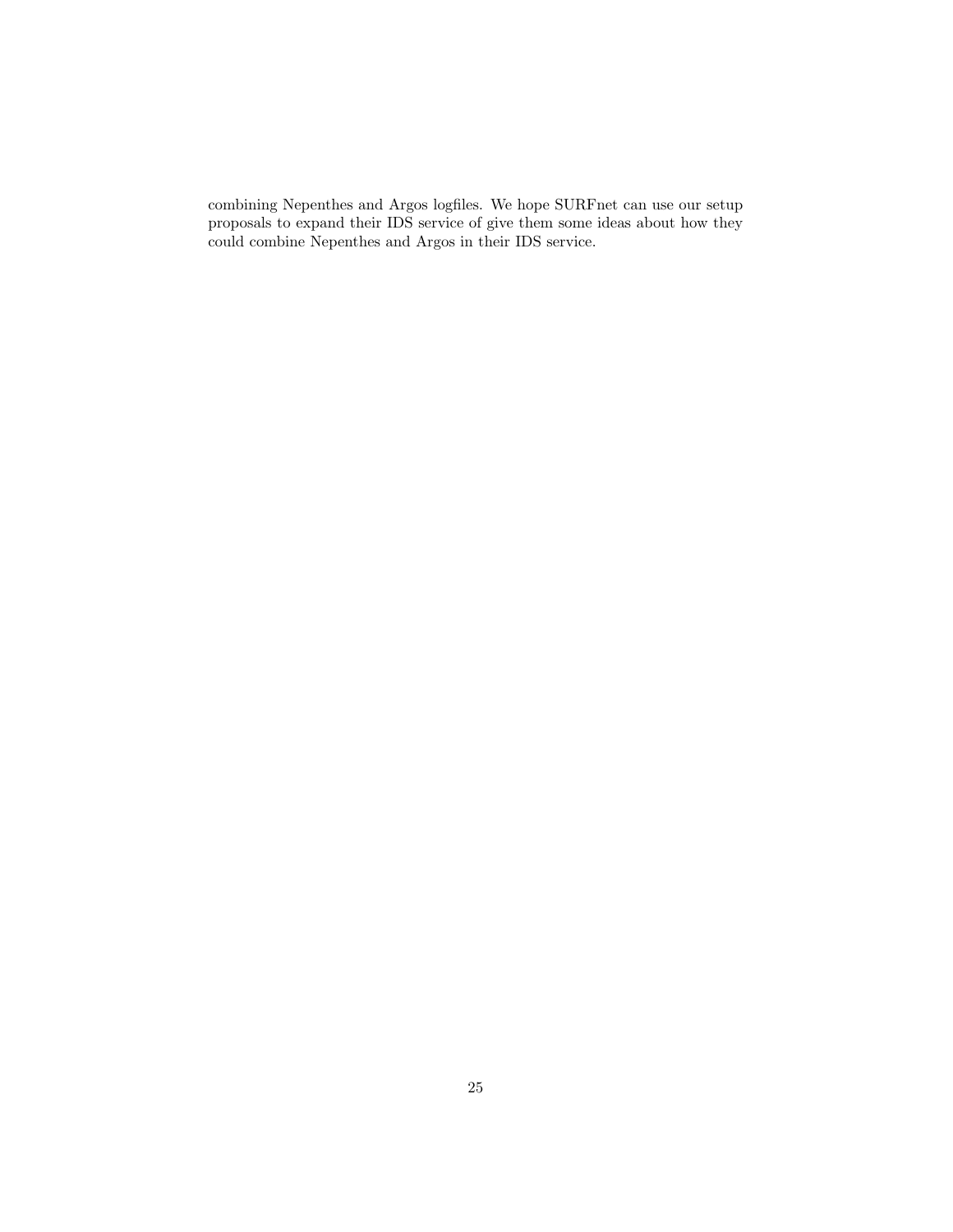### <span id="page-26-0"></span>7.5 Analysis

In the following paragraph we will make a comparison between the honeypots we analysed earlier. We will compare the honeypots on the point listed below.

- Network monitoring
- Vulnerability emulation
- Supporting community
- Development activity

#### <span id="page-26-1"></span>7.5.1 Network monitoring

The honeypots we analysed all have the capability to monitor the network on illegitimate network activity. Honeynet just logs the network activity and need administrators to analyse the logged data.

#### <span id="page-26-2"></span>7.5.2 Vulnerability emulation

Nepenthes, Honeyd and Mwcollect can emulate vulnerabilities. Comparing these honeypots Nepenthes is the one which emulates the most vulnerabilities and is updated most often. A honeypot like Nepenthes or Mwcollect can also be implemented as a subsystem of Honeyd. One of the developers of Nepenthes tried it, but he came faced a couple of problems. More information on this test can be found on the website of Nepenthes [\[5\]](#page-30-6). Honeynet is a honeywall and cannot emulate vulnerabilities. The honeypot behind Honeynet can. Argos doens't emulate honeypots eather. The guest system is running a real operating system and provides real services.

#### <span id="page-26-3"></span>7.5.3 Supporting community

Nepenthes community has different ways to contact them. They has a mailinglist, a forum, an contact emailaddress and a IRC channel. In the Nepenthes IRC channel you will find the developer and the members to talk to. Honeyd has a forum on their website where occasionally messages are posted. The most messages posted are answered by the developer Niels Pavos. Mwollect has an IRC channel where you can talk to the developer and members of the community. Argos community is growing bigger. On the Noah [\[20\]](#page-31-8) website under partner section you can see the partners who are working together with the Argos project. Meaning if Argos grows the supporting community will also be bigger. Honeynet is part of the Honeynet project and has a big supporting community.

Concluding the different supporting communities, the supporting community of Nepenthes is the most active compare to the other. The Argos community will also be growing if the Noah project succeeds.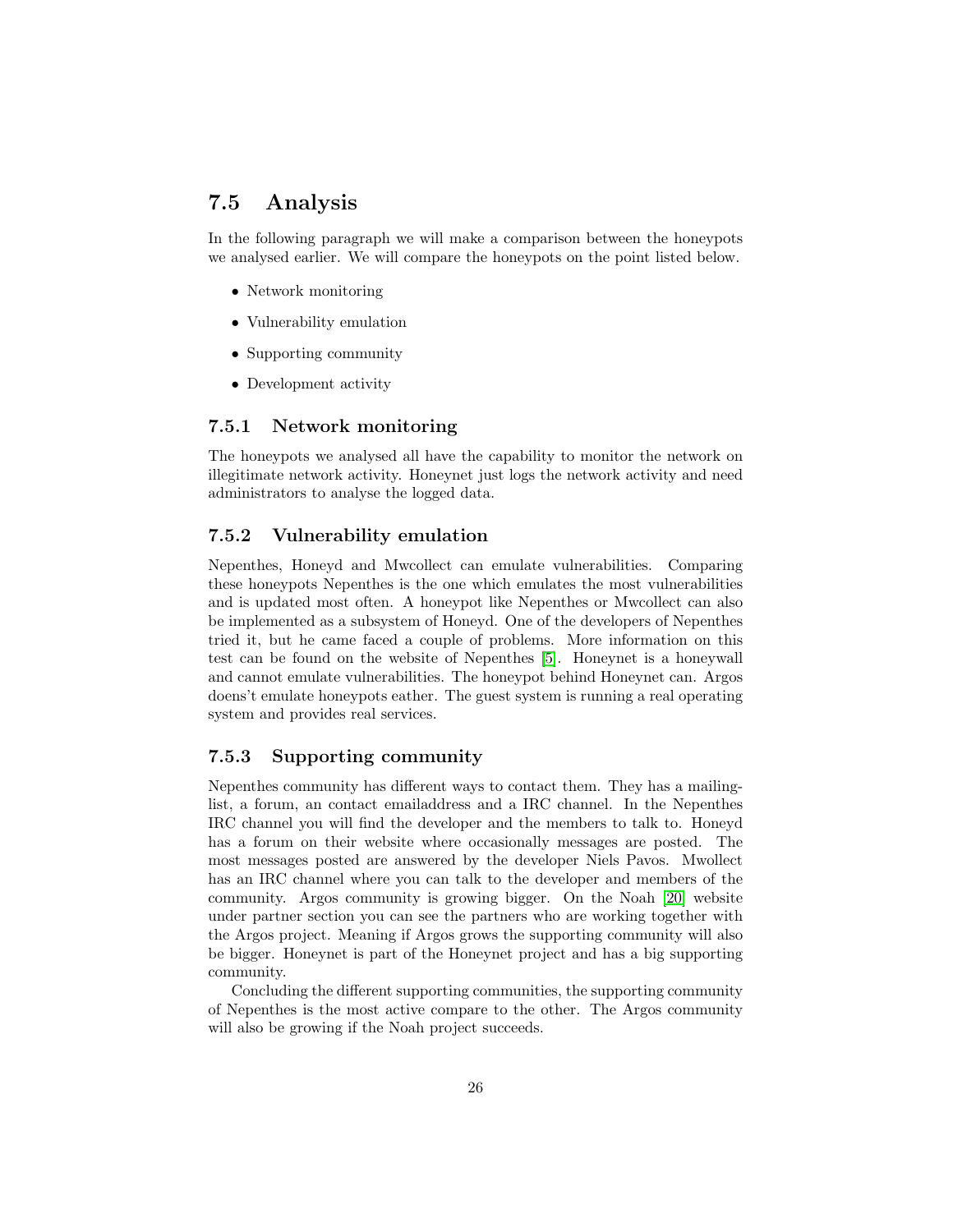#### <span id="page-27-0"></span>7.5.4 Development activity

All the alternative honeypots we analysed are still under development. Argos is still under heavy development and when Argos is implemented in the Noah project it will be developt a lot faster. Nepenthes is also under continious development. They bring out new modules on quite often. A new testversion of Honeyd has just been released but is still under development but we can not see any recent scripts and plugins submitted to the website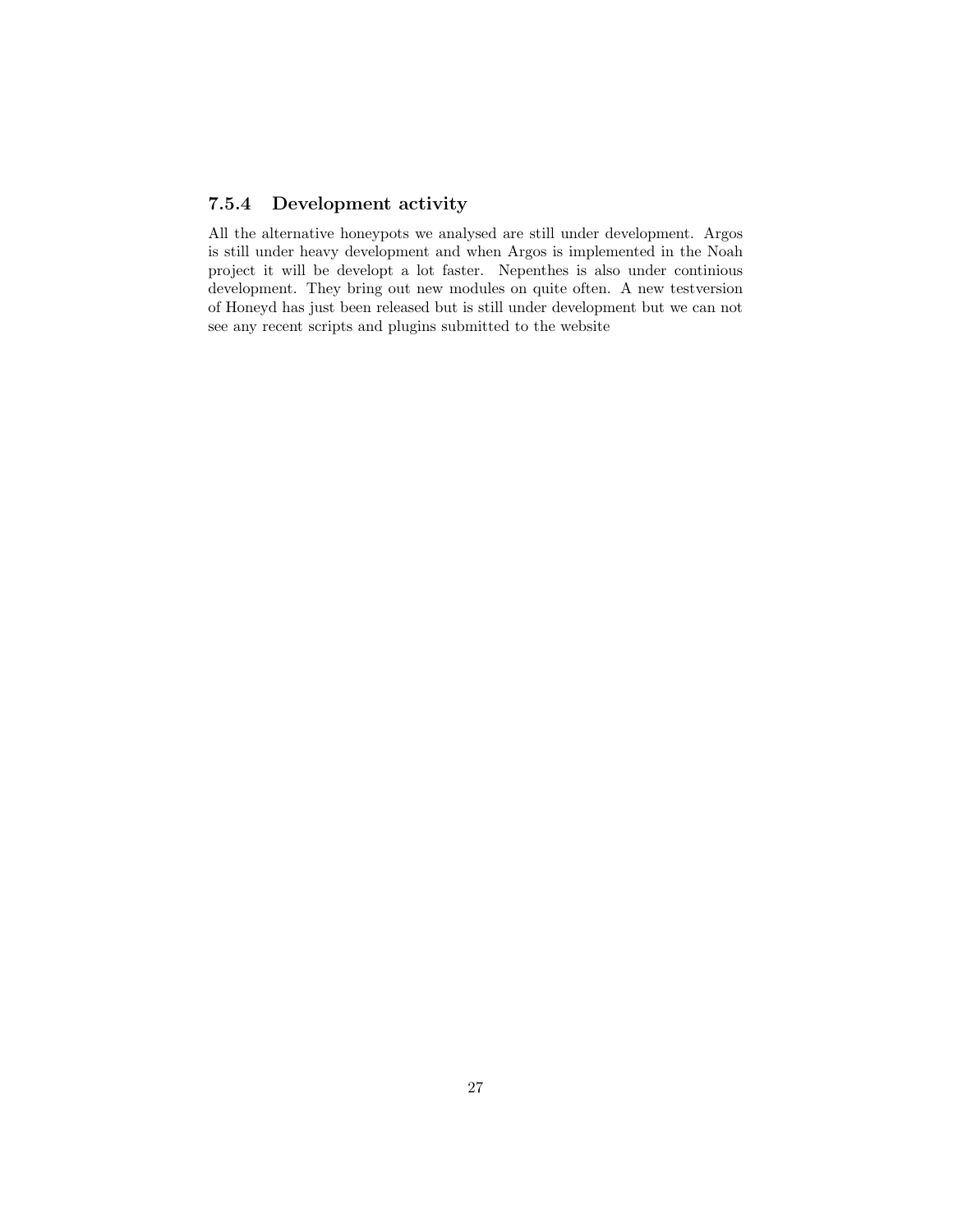# <span id="page-28-0"></span>Conclusion

The conclusions we can make after our research projects are the following. By comparing Nepenthes with the alternative honeypots on the aspects; network monitoring, vulnerabilities emulation, support community and development activity we conclude that Nepenthes is still the honeypot for SURFnet to use in their IDS. Nepenthes meets most of the requirements of SURFnet's IDS. Argos would be a good addition to the IDS to capture zero-day attacks in LANs of connected parties.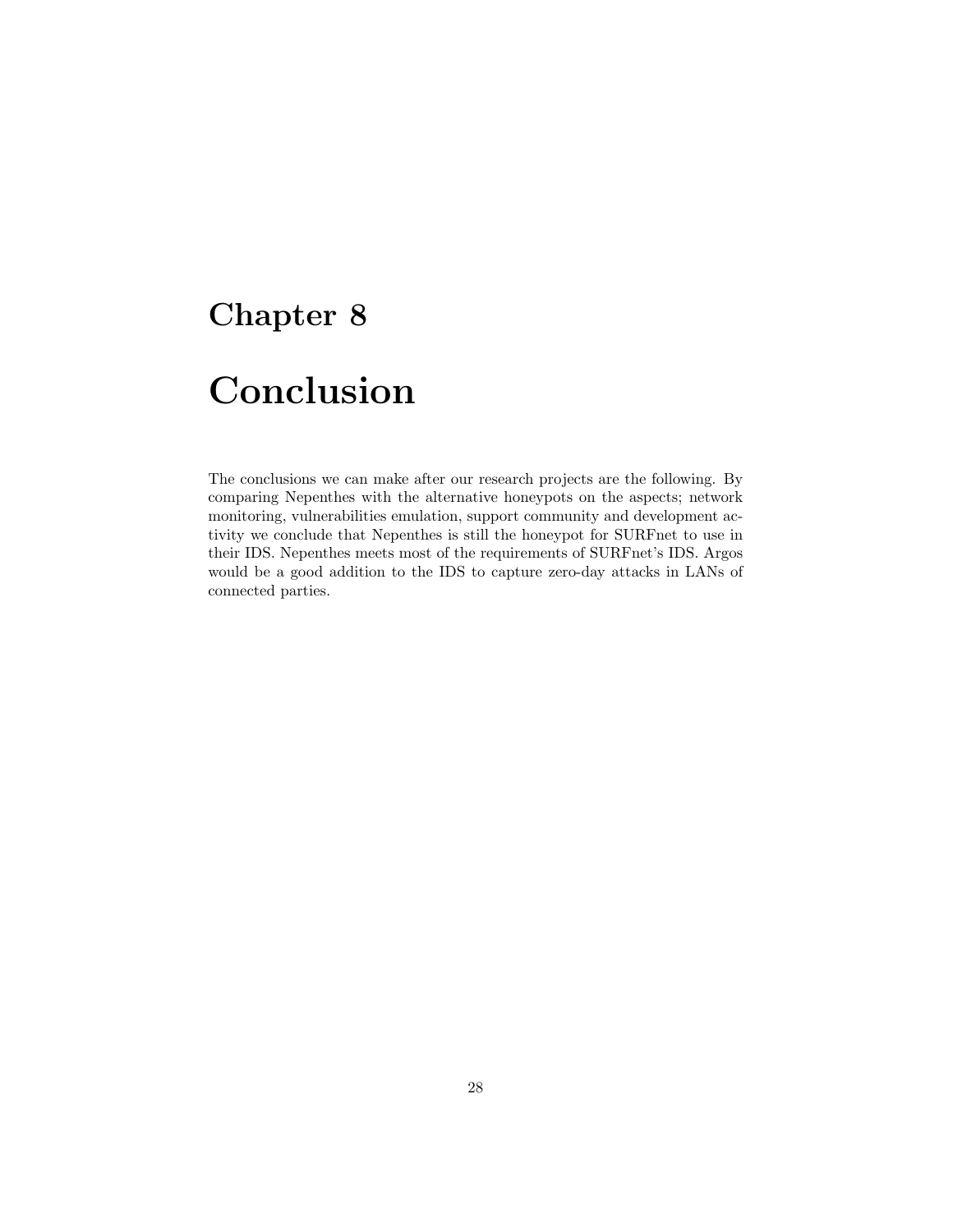# <span id="page-29-0"></span>Future work

Argos looks to be a very promising honeypot and when it will be used in the Noah project a lot of people will be working with the honeypot so it can be developed much quicker than it is now. Future work would be a project for the implementation of Argos. A great challenge of this project would be combining the logs created by Nepenthes and Argos.

In our research project we were only able to look at different honeypots and we dit not had the time do a research for interesting tools as well. In a following research project a research can be done to find interesting tools which can be used to improve the IDS.

Other future work could be the design of an architecure in which multiple honeypots could be added as end-points. The sensors will probably have to be modified to set up multiple openVPN connections to the different honeypots.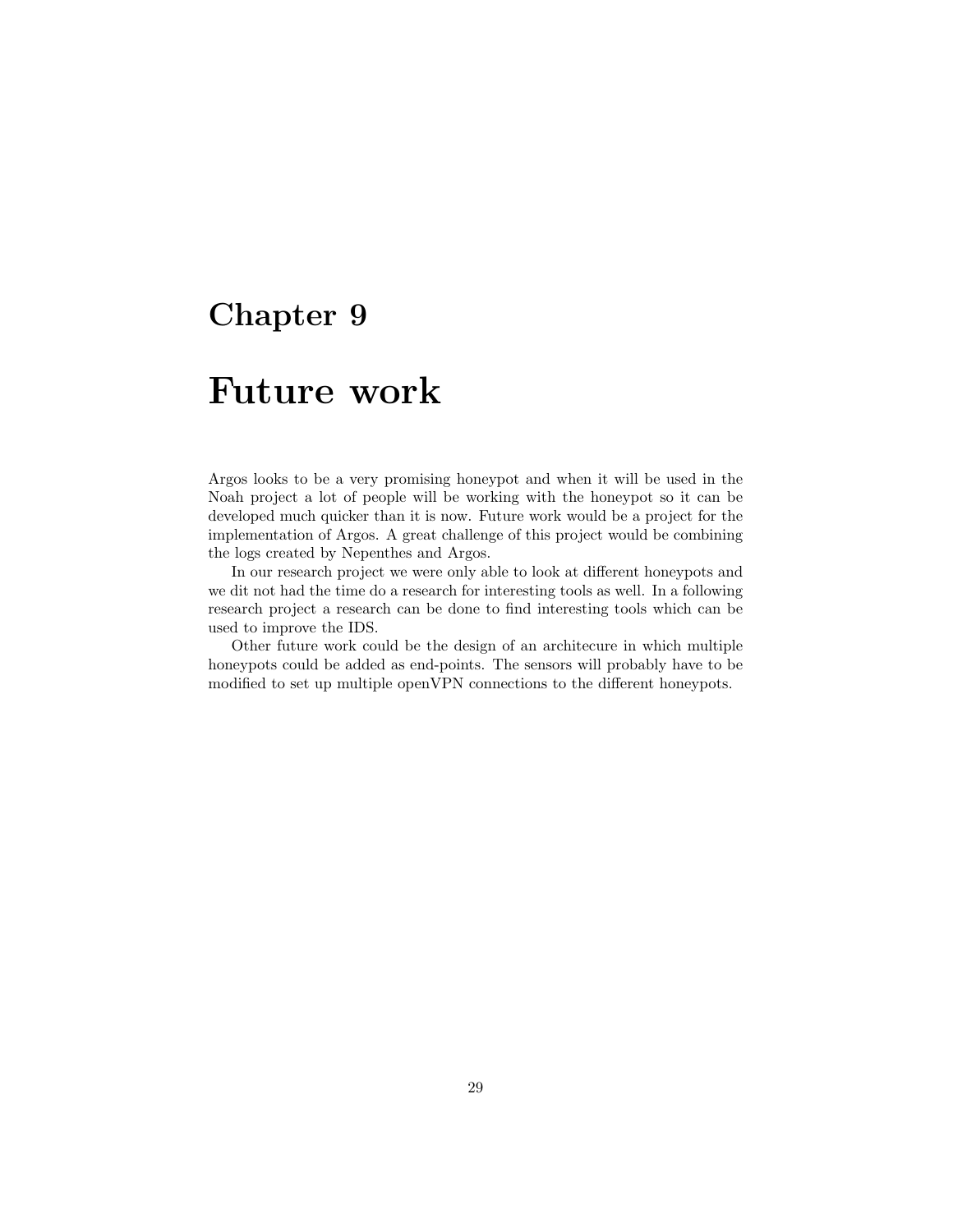# Bibliography

- <span id="page-30-0"></span>[1] Report SURFnet Intrusion Detection System, [http://staff.science.uva.nl/ delaat/snb-2004-2005/p30/report.pdf](http://staff.science.uva.nl/~delaat/snb-2004-2005/p30/report.pdf)
- <span id="page-30-5"></span>[2] SURFnet IDS project,<http://ids.surfnet.nl>
- <span id="page-30-1"></span>[3] Paper van onderzoek naar gecentraliseerde loganalyse voor IDS, [http://staff.science.uva.nl/ delaat/snb-2004-2005/p16/report.pdf](http://staff.science.uva.nl/~delaat/snb-2004-2005/p16/report.pdf)
- <span id="page-30-2"></span>[4] Paper van research projects naar het gebruik van high-interaction Windows honeypots,
- [http://www.os3.nl/ bart/courses/IDS/bestanden/project/IDS](http://www.os3.nl/~bart/courses/IDS/bestanden/project/IDS_verslag.pdf) verslag.pdf
- <span id="page-30-6"></span>[5] Nepenthes project homepage,<http://Nepenthes.sourceforge.net>
- <span id="page-30-8"></span>[6] Nepenthes Mailing-list, [https://sourceforge.net/mail/?group](https://sourceforge.net/mail/?group_id=137598) id=137598
- <span id="page-30-9"></span>[7] Nepenthes Forum, [http://sourceforge.net/forum/?group](http://sourceforge.net/forum/?group_id=137598) id=137598
- <span id="page-30-10"></span>[8] Nepenthes Contact,<http://Nepenthes.sourceforge.net/contact>
- <span id="page-30-7"></span>[9] CERT Coordination Center, [http://www.cert.org/current/services](http://www.cert.org/current/services_ports.html) ports.html
- [10] Portlist of malware[,http://www.chebucto.ns.ca/ rakerman/trojan-port](http://www.chebucto.ns.ca/~rakerman/trojan-port-table.html)[table.html](http://www.chebucto.ns.ca/~rakerman/trojan-port-table.html)
- <span id="page-30-11"></span>[11] Honeyd Virtual Honeypot hompage,<http://www.Honeyd.org>
- <span id="page-30-12"></span>[12] Simulating Networks with Honeyd written by R Chandran and S. Pakala, [http://www.paladion.net/papers/simulating](http://www.paladion.net/papers/simulating_networks_with_Honeyd.pdf) networks with Honeyd.pdf
- <span id="page-30-13"></span>[13] Open Source Honeypots: Learning with Honeyd by Lance Spitzner, <http://www.securityfocus.com/infocus/1659>
- [14] Wikipedia.org,<http://www.wikipedia.org>
- <span id="page-30-3"></span>[15] Wikipedia IDS, [http://en.wikipedia.org/wiki/Intrusion-detection](http://en.wikipedia.org/wiki/Intrusion-detection_system) system
- <span id="page-30-4"></span>[16] Wikipedia Honeypots, [http://en.wikipedia.org/wiki/Honeypot](http://en.wikipedia.org/wiki/Honeypot_%28electronics%29) %28electronics%29
- <span id="page-30-14"></span>[17] The Honeynet Porject,<http://www.honeynet.org>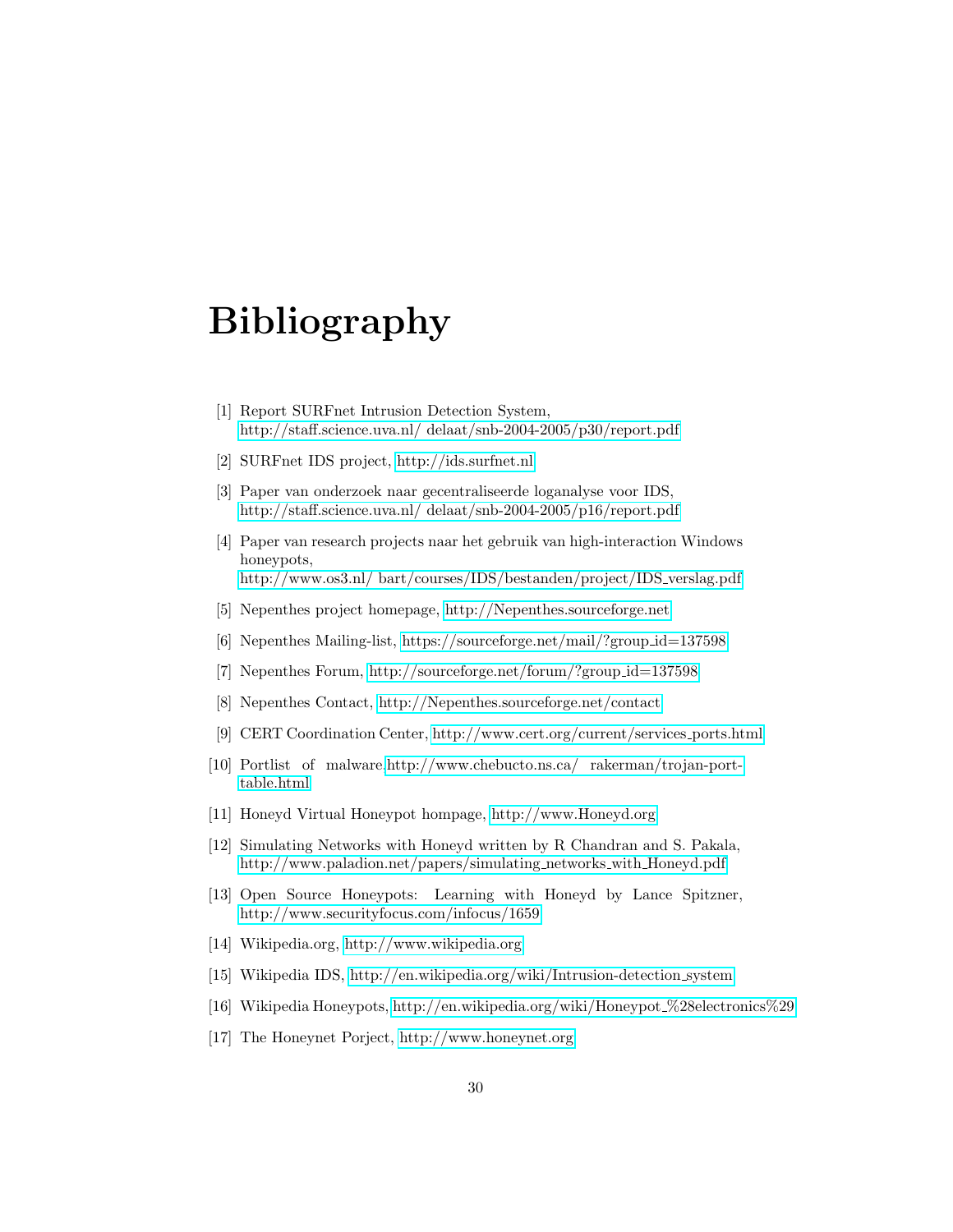- [18] Qdetect,<http://www.quarantainenet.nl>
- <span id="page-31-7"></span>[19] Argos, [http://www.few.vu.nl/ porto/Argos](http://www.few.vu.nl/~porto/Argos)
- <span id="page-31-8"></span>[20] Website of the Noah project,<http://www.fp6-noah.org/>
- <span id="page-31-9"></span>[21] Website of the DeWorm project, [http://www.cs.vu.nl/ herbertb/projects/deworm/](http://www.cs.vu.nl/~herbertb/projects/deworm/)
- <span id="page-31-3"></span>[22] Qemu projectsite,<http://fabrice.bellard.free.fr/qemu/about.html>
- <span id="page-31-4"></span>[23] Qemu wikipedia.org,<http://en.wikipedia.org/wiki/QEMU>
- <span id="page-31-5"></span>[24] Paper Argos: an Emulator for Fingerprinting Zero-Day Attacks written by Georgios Portokalidis, Asia Slowinska and Herbert Bos
- <span id="page-31-6"></span>[25] Hertbert Bos researcher and teacher at the Vrije Universiteit of Amsterdam, [http://www.cs.vu.nl/ herbertb/](http://www.cs.vu.nl/~herbertb/)
- <span id="page-31-0"></span>[26] Mwcollect,<http://www.Mwcollect.org>
- <span id="page-31-10"></span>[27] Howto run Nepenthes as Honeyd subsystem, [http://nepenthes.sourceforge.net/howto:run](http://nepenthes.sourceforge.net/howto:run_nepenthes_as_honeyd_subsystem) nepenthes as honeyd subsystem
- <span id="page-31-2"></span>[28] Know Your Enemy: Honeywall CDROM, <http://www.honeynet.org/papers/cdrom/index.html>
- <span id="page-31-1"></span>[29] Know Your Enemy: GenII Honeynets, <http://www.honeynet.org/papers/gen2/index.html>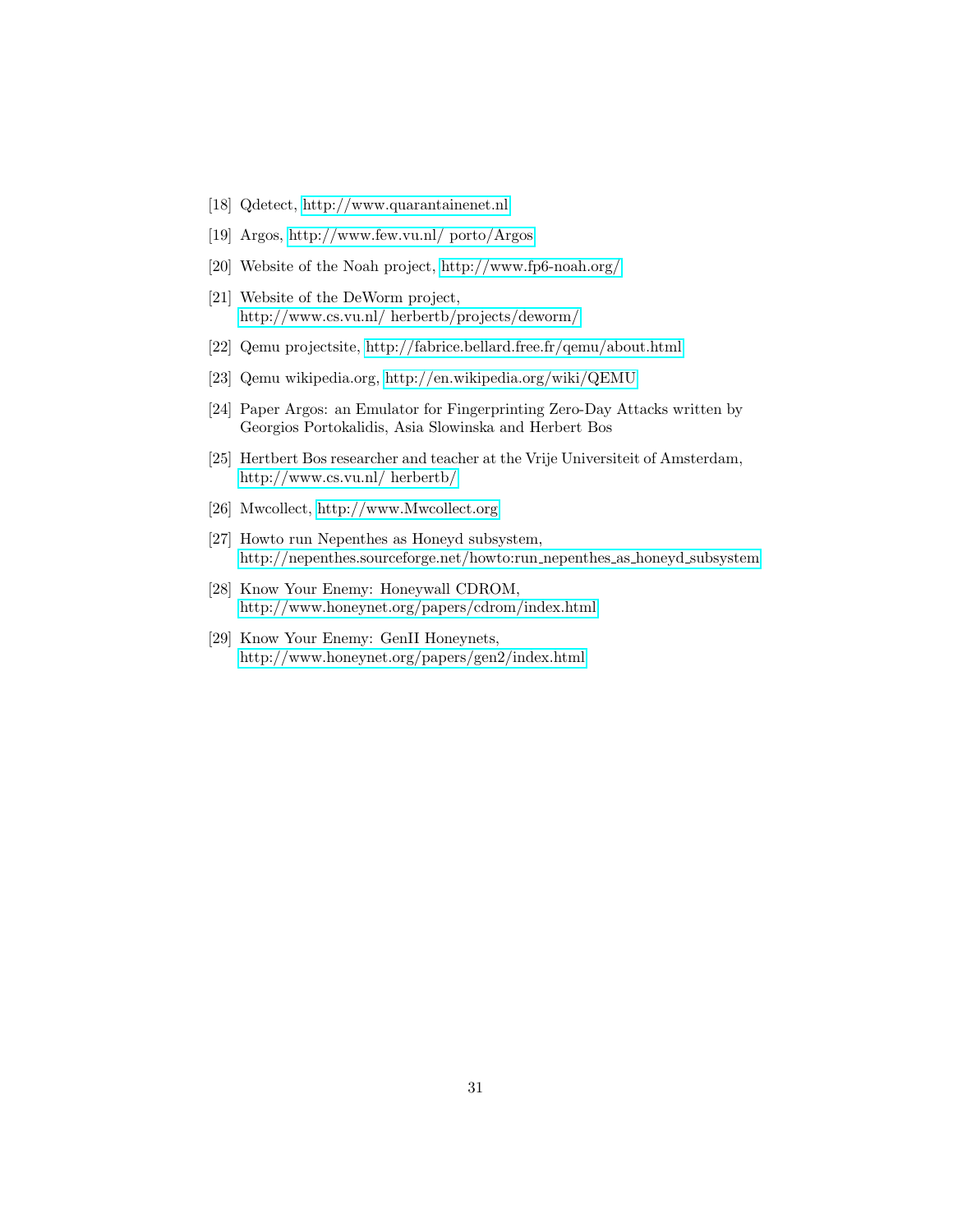# Appendix A: Projectomschrijving

<span id="page-32-0"></span>Het begin van het onderzoek wordt de honeypot Nepenthes bekeken. Het onderzoek zal zich richten op de werking van Nepenthes in het vangen van malware. Aan de hand van de binnengekomen meldingen van Nepenthes zal bekeken worden of er nog malware tussendoor glipt zonder dat Nepenthes hier iets mee doet.

Als dit onderdeel is afgerond wordt gekeken naar het eventuele gebruik van andere honeypots (bv. mwcollect, qdetect, honeyd) en tools voor het IDS. Er worden in ieder geval een aantal andere honeypots onderzocht en eventueel getest. Van sommige honeypots is namelijk bekend dat de ontwikkeling stil staat. Binnen SURFNet is een aantal maanden terug gekozen voor Nepenthes, maar daarna is niet meer gekeken naar andere honeypots. Als er honeypots en tools zijn welke een meerwaarde bieden voor het huidige IDS dan wordt bekeken hoe deze kunnen worden opgenomen binnen het IDS.

Als de tijd het toe laat wordt ook nog gekeken naar TCP fingerprinting en naar een full interactive honeypot. Nepenthes is high interactive honeypot en een andere type honeypot is de full interactive honeypot. De honeypot laat de malware zijn gang gaan en als de malware klaar is wordt het systeem afgesloten om de schade te analyseren De sensoren binnen het IDS zijn gebaseerd op Knoppix. Het zou verdacht zijn als malware een TCP fingerprint doet en terugkrijgt dat het een Knoppix systeem is terwijl de malware net een aanval heeft gedaan op een lek in Microsoft Windows.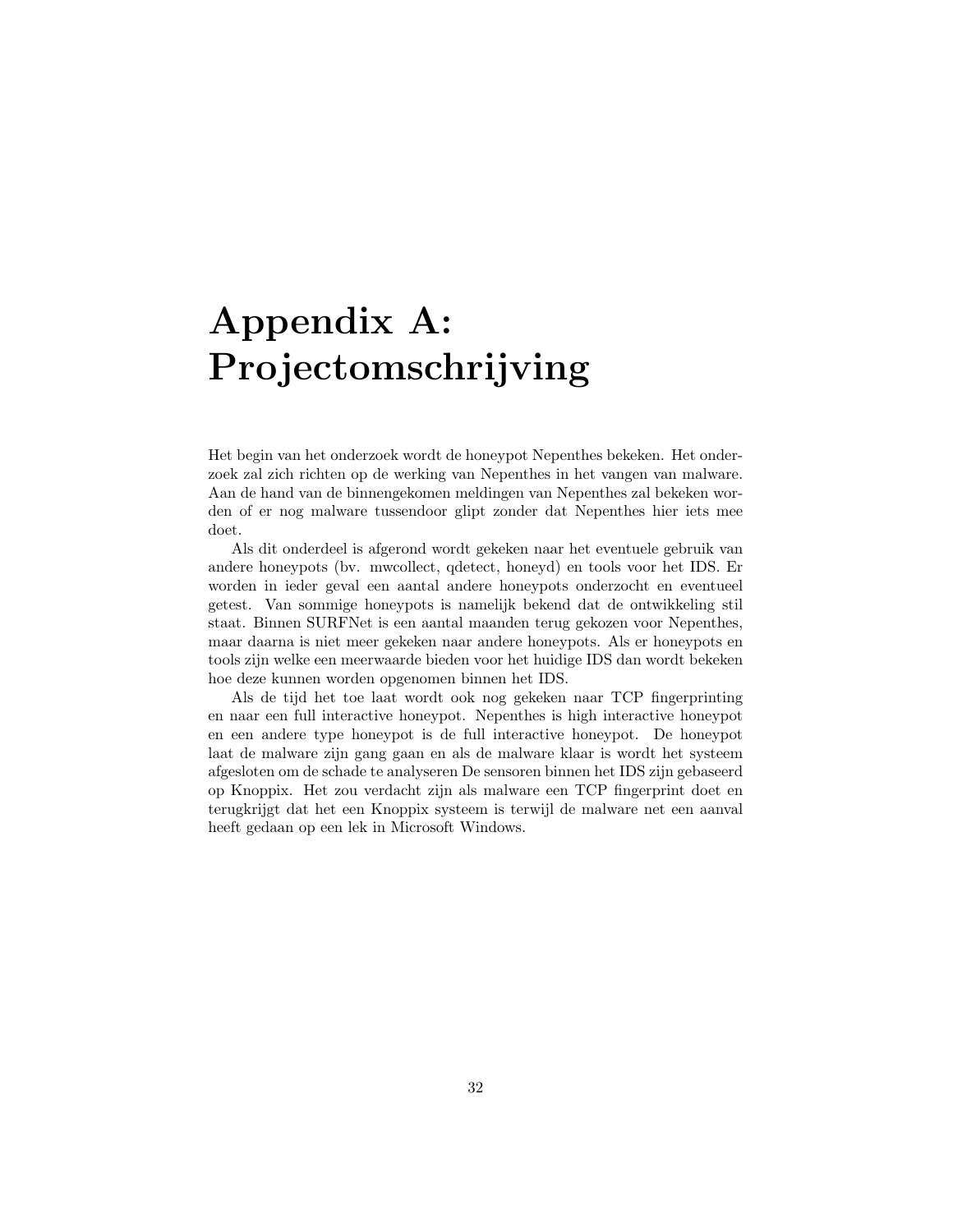# Appendix B: CERT vulnerability list

<span id="page-33-0"></span>

|              |                     | Service/Portnr Used Protocol Related Information                                   |
|--------------|---------------------|------------------------------------------------------------------------------------|
| ICMP         | $0/$ icmp           | Current Activity 08/18/2003: W32/Welchia Worm                                      |
| ssh          | $22/\text{tcp}$     | CA-2002-36: Multiple Vulnerabilities in SSH Implementations                        |
|              |                     | CA-2003-24: Buffer Management Vulnerability in OpenSSH                             |
| smtp         | $25/\text{top}$     | CA-2003-07: Remote Buffer Overflow in Sendmail                                     |
|              |                     | CA-2003-12: Buffer Overflow in Sendmail                                            |
|              |                     | CA-2003-25: Buffer Overflow in Sendmail                                            |
| domain       | $53/\text{tcp}$     |                                                                                    |
|              | 53/udp              | CA-2002-31: Multiple Vulnerabilities in BIND                                       |
| bootps       | $67/\mathrm{tcp}$   |                                                                                    |
|              | 67/udp              | CA-2003-01: Buffer Overflows in ISC DHCPD Minires Library                          |
| bootpc       | $68/\text{tcp}$     |                                                                                    |
|              | $68/\mu dp$         | CA-2003-01: Buffer Overflows in ISC DHCPD Minires Library                          |
| tftp         | 69/udp              | CA-2003-20: W32/Blaster worm                                                       |
| http         | $80/\text{tcp}$     | CA-2002-27: Apache/mod_ssl Worm                                                    |
|              |                     | CA-2002-33: Heap Overflow Vulnerability in Microsoft Data Access Components (MDAC) |
|              |                     | CA-2003-09: Buffer Overflow in Core Microsoft Windows DLL                          |
|              |                     | Current Activity 08/18/2003: W32/Welchia Worm                                      |
| $hosts2-ns$  | 81/tcp              | CA-2002-35: Vulnerability in RaQ Server Appliances                                 |
| sunrpc       | $111/$ tcp          |                                                                                    |
|              | 111/udp             | CA-2002-26: Buffer Overflow in CDE ToolTalk                                        |
| epmap        | $135/\text{tcp}$    |                                                                                    |
|              | $135/\mathrm{udp}$  | CA-2003-16: Buffer Overflow in Microsoft RPC                                       |
|              |                     | CA-2003-19: Exploitation of Vulnerabilities in Microsoft RPC Interface             |
|              |                     | CA-2003-20: W32/Blaster worm                                                       |
|              |                     | Current Activity 08/18/2003: W32/Welchia Worm                                      |
|              |                     | CA-2003-23: RPCSS Vulnerabilities in Microsoft Windows                             |
| netbios-ns   | $137/\mu dp$        | CA-2003-08: Increased Activity Targeting Windows Shares                            |
|              |                     | CA-2003-23: RPCSS Vulnerabilities in Microsoft Windows                             |
| netbios-dgm  | $138/\text{udp}$    | CA-2003-08: Increased Activity Targeting Windows Shares                            |
|              |                     | CA-2003-23: RPCSS Vulnerabilities in Microsoft Windows                             |
| netbios-ssn  | $139/$ tcp          |                                                                                    |
|              | 139/udp             | CA-2003-03: Buffer Overflow in Windows Locator Service                             |
|              |                     | CA-2003-08: Increased Activity Targeting Windows Shares                            |
|              |                     | CA-2003-16: Buffer Overflow in Microsoft RPC                                       |
|              |                     | CA-2003-19: Exploitation of Vulnerabilities in Microsoft RPC Interface             |
|              |                     | CA-2003-20: W32/Blaster worm                                                       |
|              |                     | CA-2003-23: RPCSS Vulnerabilities in Microsoft Windows                             |
| https        | $443/\text{tcp}$    | CA-2002-27: Apache/mod_ssl Worm                                                    |
| snpp         | $444/\text{tcp}$    | CA-2002-35: Vulnerability in RaQ Server Appliances                                 |
| microsoft-ds | $445/\text{tcp}$    |                                                                                    |
|              | $445/\mathrm{udp}$  | CA-2003-03: Buffer Overflow in Windows Locator Service                             |
|              |                     | CA-2003-08: Activity Targeting Windows Shares                                      |
|              |                     | CA-2003-16: Buffer Overflow in Microsoft RPC                                       |
|              |                     | CA-2003-19: Exploitation of Vulnerabilities in Microsoft RPC Interface             |
|              |                     | CA-2003-20: W32/Blaster worm                                                       |
|              |                     | CA-2003-23: RPCSS Vulnerabilities in Microsoft Windows                             |
| rtsp         | $554/\text{tcp}$    | VU#934932: RealNetworks media server RTSP protocol parser buffer overflow          |
| http-rpc     | $593/$ tcp          | CA-2003-20: W32/Blaster worm                                                       |
|              |                     | CA-2003-23: RPCSS Vulnerabilities in Microsoft Windows                             |
| kerberos-adm | $749/\text{tcp}$    |                                                                                    |
|              | $749/\mathrm{udp}$  | CA-2002-29: Buffer Overflow in Kerberos Administration Daemon                      |
| pump         | $751/\text{tcp}$    |                                                                                    |
|              | $751/\mathrm{udp}$  | CA-2002-29: Buffer Overflow in Kerberos Administration Daemon                      |
| unassigned*  | $1052/\text{tcp}$   | CA-2002-27: Apache/mod_ssl Worm                                                    |
| lotusnote    | $1352/\text{tcp}$   | CA-2003-11: Multiple Vulnerabilities in Lotus Notes and Domino                     |
| $ms-sql-m$   | $1434/\text{udp}$   | CA-2003-04: MS-SQL Server Worm                                                     |
| h323hostcal  | $1720/\text{top}$   |                                                                                    |
|              | $1720/\text{udp}$   | CA-2004-01: Multiple H.323 Message Vulnerabilities                                 |
| unassigned*  | $1978/\text{udp}$   | CA-2002-27: Apache/mod_ssl Worm                                                    |
| globe        | $2002/\mathrm{udp}$ | CA-2002-27: Apache/mod_ssl Worm                                                    |
| ctx-bridge   | $3127/\text{top}$   | Current Activity 01/26/04: W32/Mydoom.A or W32/Novarg                              |
|              |                     | Current Activity 02/10/04: W32/Mydoom.C or W32.HLLW.Doomjuice                      |
| unassigned*  | $4156/\mathrm{udp}$ | CA-2002-27: Apache/mod_ssl Worm                                                    |